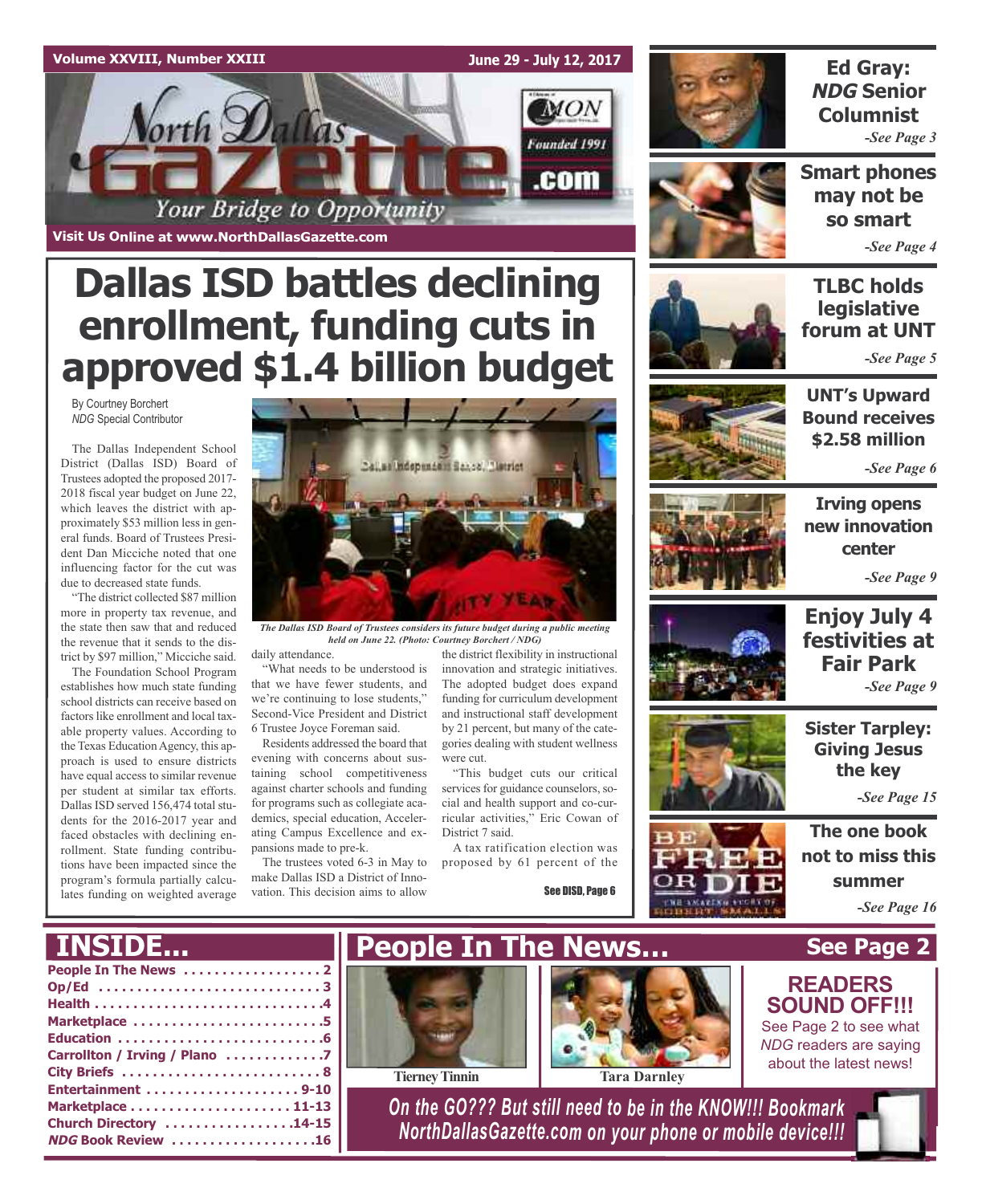### **People in the News www.NorthDallasGazette.com**

### **Tierney Tinnin**

Tierney Tinnin, a proven school communications professional with eight years' experience in Oklahoma City Public Schools, will join Irving ISD on August 7 as its division director of communications. Tinnin, who began her career as a television news anchor and reporter, has spent the past year as the deputy director of communications and policy for the Oklahoma Office of Juvenile Affairs.

"We look forward to having Ms. Tierney Tinnin join and lead our strong com-



munications team as division director of communications," says Superintendent of Schools Jose L. Parra, Ed.D. "Our students, staff, community and external media outlets alike will

#### find Ms. Tinnin to be highly professional, skilled and personable. She is an accomplished leader committed to transparency and engaging everyone in the stories of our remarkable Irving ISD students and staff members."

While working in the Office of Communications and Community Relations for Oklahoma City Public Schools, Tinnin served as media relations manager from 2008 to 2014 and then senior communications and community relations manager until 2016. In Irving ISD, Tinnin will lead proactive communications efforts designed to enhance

comfort in chewing on her

parent and community engagement and execute comprehensive public relations and marketing plans for the district. She will oversee all district-wide communications functions including publications, social media, media relations, video production, photography, special events, the Partners in Education program, the cable channel and website.

"I am excited to join the Irving Independent School District and work with the outstanding district staff who are dedicated to making sure each child has a meaningful and successful school experience," says Tinnin. "As division direc-

instant relief from teething able to create innovative and safe products for parents that have the same concerns as I do feels incredible."

Having no business background, Tara was able to Patent and Trademark their invention and launch their product in less than 3 months. The Yummy Mitt instantly grew popular via Social Media and hassince gain distributors both Nationwide, selling in 100's of Babies "R" Us stores and sold International in United Kingdom, Canada, Philippines and more.

portunity to expand our sales channel," said Tara. "Being ment to transparency with media, parents and the community will not change, it will only improve. It is a wonderful time to join Irving ISD, and I look forward to connecting with the kids, staff and community." A graduate of Plano East Senior High School, Tinnin

tor of communications, I will work alongside a highly respected team of communication professionals; our goal is to identify new ways to share all the amazing accomplishments taking place each day in our schools. Engaging the community in story-telling and continuing our commit-

Darlyng and Co. features a line of safe and stylish baby products and apparel and Yummy Mitt is their signature product. Since launching in 2014 the Yummy Mitt teething mitten has been featured on the Steve Harvey's Talk Show, Oxygen, Pregnancy & Newborn Magazine, Marie Claire and more. Yummy Mitt has provided comfort and relief for many infants. One mom summed sum the overall impact of the earned her bachelor's degree in broadcast journalism from Langston University. She has earned a number of awards for her school public relations work, and she's been recognized nationally by the National School Public Relations Association (NSPRA). In 2013, Tinnin was included on NSPRA's prestigious "Top 35 Under 35" list, and she was named a NSPRA "Front Runner" in 2015. An advocate for children and her community, Tinnin currently serves on the board for the Girl Scouts of Western Oklahoma and the board for the OKC Crimestoppers.

mitten. She wrote: "This is such a lifesaver! My little boy started teething around 3 and a half months and hasn't got the grasp of teething rings etc. so we thought we'd give this a go and WOW!! He loves wearing it and quite happily munches away saving his tiny little fingers."

Yummy Mitt Teething Mitten is available in 4 brilliant color variations with prices starting from \$9.99. They have since extended their line with Plush Toy, Infant Toothbrush and various other Baby/Kids Toys.

For further details or to make a purchase, please visit www.darlyngandco.com.

## **Tara Darnley**

Brooklyn, NY (Black-News.com) -- Mom inventor and co-founder of Darlyng & Co, Tara Darnley is still in celebratory mode after landing multiple deals nationwide with Babies "R" Us and several other international distributors to stock her invention - the Yummy Mitt Teething Mitten.

The Yummy Mitt Teething mitten is designed for babies that teeth early and have limited fine motor skills to hold a traditional teether. Tara and her husband, Carl, came up with the idea after futile attempts to find a teether that



their two month old could use. Her dexterity was not fully developed at such a young age, they desperately needed something she could easily self-soothe with, and nothing adequately met her needs. She naturally found and they did not have to worry about any small choking parts. It would be manageable for her small hands to hold, soothe her inflamed gums and kept her hands busy and her happy. Parents will appreciate that the Yummy Mitt® was designed with safety as a prior-

ity, and is BPA Free, CPSC compliant and made of 100% Food Grade Silicone and 100% Cotton. This ergonomically designed teething mitten fits securely over baby's hand providing

hands. This instantly sparked the idea of a teething mitten, she would not have to hold discomfort. It is machine washable for quick and easy cleaning. It is also the world's first "Glow in the Dark" teething mitten.

"I am grateful for the op-

## **NDG Readers Sound Off...**

#### **Life in the Shadows: The need for criminaljustice reform**

You won't see change until the phrase "Criminal Justice System" is put in its grave. There is no such thing. Invented by ambitious prosecutors, who, used dirty tricks to convict innocent people to further their political ambitions. Most of Congress is made up of these. The name of the system is: The Justice System. When an accused person goes into the criminal justice system, they have already been convicted. WITH LIBERTY AND JUSTICE FOR

*-- Bob Manosky*

### **Sister Tarpley: Juneteenth Celebration**

ALL.

To add to the information; Even after Gordon Granger arrived in Galveston and proclaimed/decreed that all slaves were free – slavery in Texas did not disappear. Many slave owners did everything they could to maintain the peculiar and evil institution of slavery. Some slave

owners packed up their slaves and went to other countries where slavery was permitted.

A number of slaves who tried to leave their owners were killed. A number of slaves had to run away as they would have had to run away before the Emancipation Proclamation. As a state, Texas did not embraced the end of slavery with happy arms.

Also, it is important to recognize that there is a move underway at this time to have Juneteenth declared a national day of observance for emancipation. There is no other official recognition of the U.S. Emancipation of enslaved Africans in the U.S. Some individuals from the DFW area are playing an important role in this effort. Ms. Opal Lee is probably the most recognized individual. I encourage readers to google her and support her effort. *-- Via Anonymous*

*on Facebook*

**To share your opinion visit NorthDallasGazette.com**



*For the 411 in the community, go to www.northdallasgazette.com*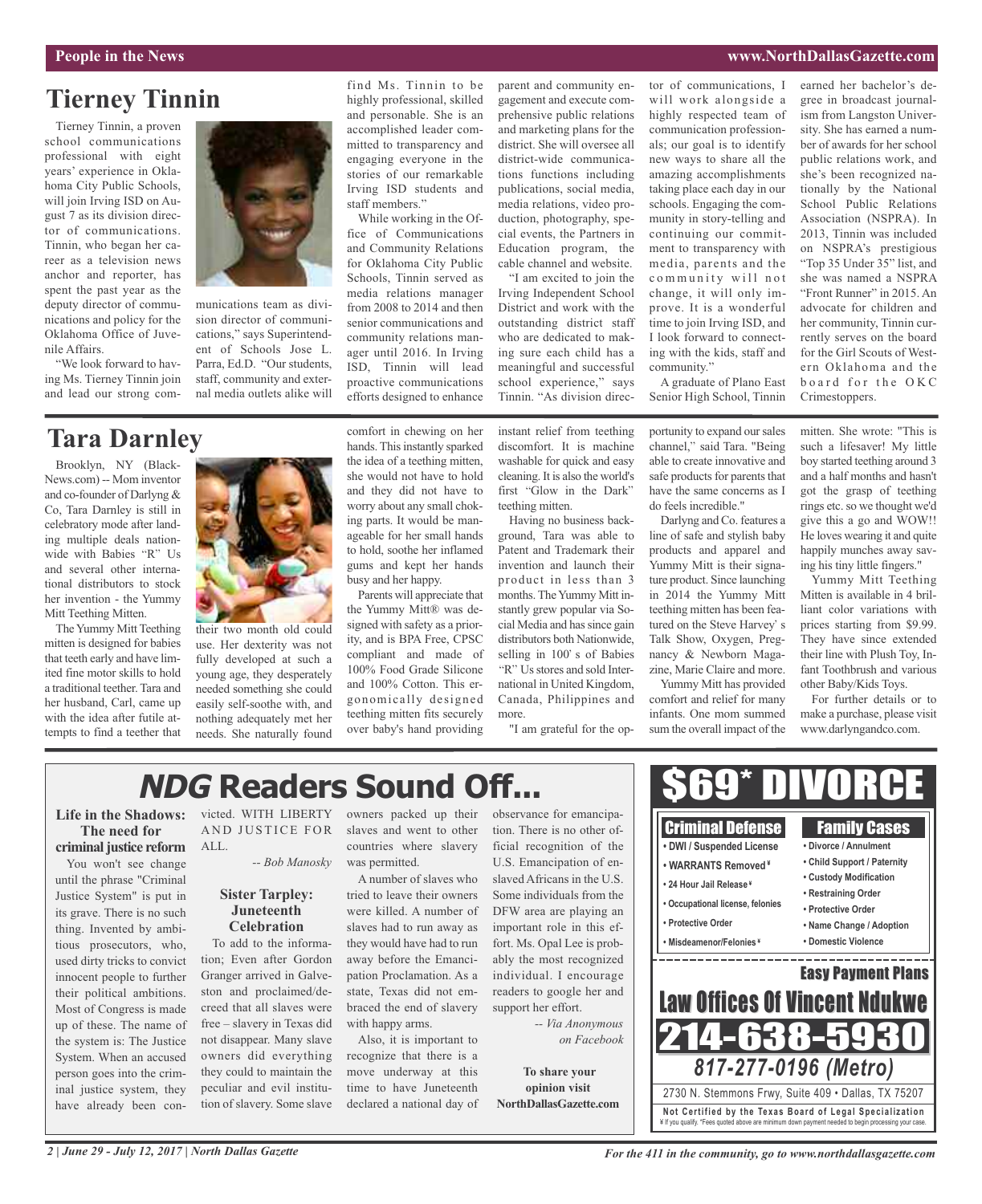#### **www.NorthDallasGazette.com Op-Ed**



Phone: 972-432-5219 - Fax: 972-509-9058

*"Do what you say you are going to do ... when you say you are going to do it."*

**Publisher's Office:** publisher@northdallasgazette.com

**Sales Department:** marketing@northdallasgazette.com 972-509-9049

**Editorial Department:** editor@northdallasgazette.com

### **Online:**

www.NorthDallasGazette.com www.twitter.com/NDGEditor www.facebook.com/NorthDallasGazette www.pinterest.com/NDallasGazette www.instagram.com/NorthDallasGazette

### STAFF

**Chairman Emeritus** *Jim Bochum 1933 – 2009*

**Editor** *Ruth Ferguson*

**Religious/ Marketing Editor** *Shirley Demus Tarpley ("Sister Tarpley")* **Senior Columnist** *Ed Gray*

> **Contributing Writers** *Jackie Hardy Terri Schlichenmeyer*

**Published By**

*Minority Opportunity News, Inc.*

**Web Master** *Todd Jones*

**Special Projects Manager** *Edward Dewayne "Preacher Boy"Gibson, Jr.*

**Community Marketing** *Nina Garcia Nadina Davis*



*Nicole Scott David Wilfong* **Production** *Margaret Freelon*



Who, What, When, Where and Why?



*North Dallas Gazette assumes no responsibility for unsolicited material and reserves the right to edit and make appropriate revisions.*

*The North Dallas Gazette, formerly Minority Opportunity News, was founded in July 1991, by Mr.Jim Bochum and Mr.Thurman R. Jones. North Dallas Gazette is a wholly owned subsidairy of Minority Opportunity News, Inc.*

## **July 7th, the day the truth was ambushed**



July 7th a dark day in which truth was ambushed. This day stands out as policemen were assassinated mere blocks away from where a United States President was assassinated. We became united in our grief because under attack we are all under attack. However it is a day that not only has defined a moment in time, it has defined a city.

That July evening in Dallas stands out to me because many of political activist friends had to practice the duck and cover rule, and it was not a drill. This march was a demonstration of freedom of speech, and freedom of assembly, but in a blinding moment, it was deemed a catalyst for an ambush against the police. In Dallas, we seem to have selective amnesia about July 7, 2016.

We color the events of July 7th through the lens of what we want to believe happened, and our own political beliefs. Depending on your personal beliefs, political leanings, or social status, many view the events of July 7th as a one size fits all when in reality the truth is as elusive as a cool breeze on a July evening. The truth is several people were embattled that evening. The dominant narrative from many is protesters were rallying against police shootings, a police shooting occurred, many policemen lost their lives, and Dallas Police Chief David Brown was a courageous and calming presence. This has become the dominant narrative, the reality is truth was ambushed.

Among the embattled was Chief David Brown, hours later he would emerge as an American hero. Several weeks prior I offered my political commentary against police associations and political opponents demanding his resignation. Chief Brown was politically weakened as many political watchers lamented the fact Dallas police chiefs don't last long. The truth was ambushed as the Dallas police chief was at his weakest point politically.

Within hours of the shooting, the Dallas presses lead with the headline "Police Ambush in Dallas." The daily newspaper led a media feeding frenzy painting a narrative of a conspiratorial activist targeting police. Meanwhile, the Dallas Police Department used social media to assassinate the truth by erroneously broadcasting as a shooting accomplice Mark Hughes, a known Dal-

las activist. In news stories broadcasted around the world, Hughes was misidentified as the shooter, placing hislife in jeopardy. The truth was ambushed because a black man was wanted for a crime he did not commit.

The "Next Generation Action Network" was leading an aggrieved party of activists who protested police shootings of unarmed civilians that had been occurring at an alarming rate nationally. Dallas policing through its community-based policing had made strides, but yet it was not perfect. Dallas had its share of unarmed shootings as well. Singing activists and policeman who exchanged high-fives and smiles were written into the narrative after July 7th as adversaries. The truth was ambushed because the activists did not see the police as adversaries.

"Black Lives Matter" was blamed as fomenting unrest in a city that was at peace. When the reality is that much of Dallas-FortWorth is at unrest with a perceived duality of justice. A justice that indicates that black lives are indeed worthless in comparison to others. The truth was ambushed, as this was a spontaneous reaction to the climate of national unrest precipitated by police shootings. The truth ambushed because citizens have the right

to assemble, speak, and protest.

The five policemen who lost their lives are infinitely more important than any opinion piece on the anniversary of July 7th. The seeds of destruction that a lone gunman hatched in his head that led to them losing their lives must forever be vanquished.

Of importance as well is the lost life of Micah Johnson, he was the shooter of this horrific act.Johnson was later identified as suffering from post-traumatic stress syndrome. Mental illness is one of the leading contributors in confrontations with the police. The challenge of all police departments is how to interact with the mentally ill. The police must be sympathetic to the concerns of the mentally ill while simultaneously protecting us all.

A year after the events of July 7th, there have been additional unarmed civilian deaths have led to other protests. Though truth was ambushed, we have not vanquished the catalyst that led to the July 7th protest. The truth was ambushed but it is not dead, the truth of the matter is that we have a lot of work ahead.

*Ed Gray, the host of The Commish Radio Show airing Saturdays 3 p.m. – 5 p.m. on FBRN.net, can be reached at eegray62@att.net.*

### **Opposition for Texas' SB4 anti-sanctuary bill remains strong**

By Michelle Tremillo

Texas Organizing Project Education Fund (TOP Ed Fund) has been fighting for working families of color for nearly 10 years, but this is the first time we've taken legal action against a government. We took a stand because this is a fight where we couldn't stay on the sidelines. This is a fight for the soul of our state. This is a fight that will decide what kind of state we are.

The day SB4 was passed was a dark day for our state. But we've lived through dark days before.

I was a sophomore at Stanford University when anti-immigrant legislation known as Proposition 187 was approved by the voters of California. It wastheir reaction to what they perceived as the Latino community's growing power and clout in their state. The true purpose of Prop 187: to get rid of Latinos and immigrants.

And make no mistake about it, that is the reason SB4 was passed. That is why it was an emergency item for Gov. Greg Abbott and Lt. Gov. Dan Patrick. That is why it was passed over the opposition of law enforcement, faith leaders, and hundreds of community members who testified

against it.

If SB4 goes into effect, it will effectively encourage and legalize the racial profiling of all people of color. SB4 will shred the trust local police departments have built with their communities and instead turn them into immigration enforcers.

The people of Texas deserve better. Gov. Abbott and Lt. Gov Patrick do not represent Texas' values of liberty, justice, equal opportunity and respect.

California's Prop 187 didn't achieve its goals. In fact, it backfired, badly. Prop 187 was the catalyst that changed the electorate in California. It made the

Latino and immigrant community in California stronger.

SB4 will face the same fate as Prop 187. Immigrants in Texas are getting stronger and more organized every day. We've seen it with our own eyes, and we are working hard every day to make the community even more powerful. We will fight this law, and we will defeat it.

Gov. Abbott, we hope you're listening: racism and hate will never win in our state.

*Michelle Tremillo is the Executive Director of the Texas Organizing Project Education Fund.*

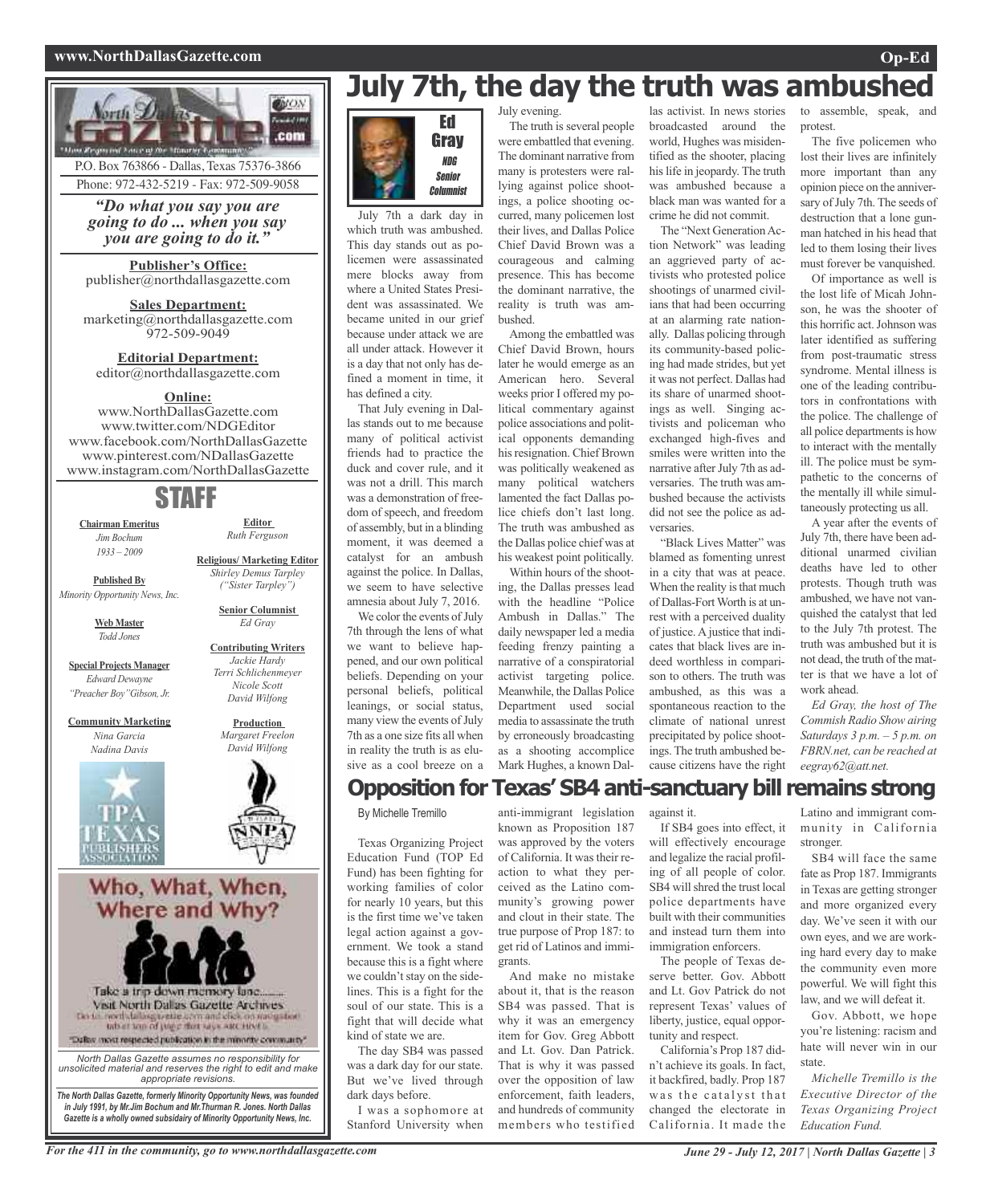### **Health www.NorthDallasGazette.com**

## **The mere presence of your smartphone reduces brain power, study shows**

AUSTIN — Your cognitive capacity is significantly reduced when your smartphone is within reach even if it's off. That's the takeaway finding from a new study from theMcCombs School of Business at The University of Texas at Austin.

McCombs Assistant Professor Adrian Ward and coauthors conducted experiments with nearly 800 smartphone users in an attempt to measure, for the first time, how well people can complete tasks when they have their smartphones nearby even when they're not using them.

In one experiment, the researchers asked study participants to sit at a computer and take a series of tests that required full concentration in order to score well. The tests were geared to measure participants' available cognitive capacity — that



is, the brain's ability to hold and process data at any given time. Before beginning, participants were randomly instructed to place their smartphones either on the desk face down, in their pocket or personal bag, or in another room. All participants were instructed to turn their phones to silent.

The researchers found that participants with their phones in another room significantly outperformed those with their phones on the desk, and they also slightly outperformed those participants who had kept their phones in a pocket or bag.

The findings suggest that the mere presence of one's smartphone reduces available cognitive capacity and impairs cognitive functioning, even though people feel they're giving their full attention and focus to the task at hand.

"We see a linear trend that suggests that as the smartphone becomes more noticeable, participants' available cognitive capacity decreases," Ward said. "Your conscious mind isn't thinking about your smartphone, but that process the process of requiring yourself to not think about something — uses up some of your limited cognitive resources. It's a brain drain."

In another experiment, researchers looked at how a person's self-reported smartphone dependence or how strongly a person feels he or she needs to have a smartphone in order to get through a typical day — affected cognitive capacity. Participants performed the same series of computerbased tests as the first group and were randomly assigned to keep their smartphones either in sight on the desk face up, in a pocket or

### **Voters urged to help keep senate from killing Medicare/Medicaid and canceling health coverage for 22 million Americans**

By Dr. John E. Warren

The United States Senate has delayed their vote until after the July 4th break, but they still are attempting to ram through the passage of an Affordable Health Care Bill. Their goal is to undo the Affordable Care Act which provides protection for millions of Americans.

The Senate bill was crafted with no public hearings, and it will cut Medicare/Medicaid by making one-time

(block grant) payments to states. The states will then most likely reduce available healthcare for millions of Americans and older Americans in particular.

Each voter and every person you can reach are urged to call the U.S. Capitol Operator at 202-224-3121. Press one for the U.S. Senate, a voice will ask for your ZIP code to connect you to the office of your U.S. Senator. When they answer the phone, be sure to ask for the name of the person to whom you are speaking, identify your city and state and tell them to record you Objection to the Affordable Care Act slated for an upcoming Senate debate.

The Democrats in the U.S. Senate are opposed to the bill. Stopping the votes in support of this bill by Senate Republicans will kill President Donald Trump's plans to destroy Obamacare (the existing Affordable Care Act). This will save coverage

at least for the 22 million Americans forecasted to lose coverage, as well as benefits for older Americans in particular.

This is not a race issue, this is a human and American issue with thousands of lives at stake.

Make that call.

bag, or in another room. In this experiment, some participants were also instructed to turn off their phones.

The researchers found that participants who were the most dependent on their smartphones performed worse compared with their less-dependent peers, but only when they kept their smartphones on the desk or in their pocket or bag.

Ward and his colleagues also found that it didn't matter whether a person's smartphone was turned on or off, or whether it was lying face up or face down on a desk. Having a smartphone within sight or within easy reach reduces a person's ability to focus and perform tasks because part of their brain is actively working to not pick up or use the phone.

"It's not that participants were distracted because they were getting notifications on their phones," said Ward. "The mere presence of their smartphone was enough to reduce their cognitive capacity."



### Introducing a new way to meet, work & play!

The Economic Empowerment Center is the perfect place for your next trade show, conference or private party!



Monthly meetings ·Special events ·Trade shows

Contact us at 214-540-6932 or

leasing@transformanceusa.org

·Business seminars ·Birthday parties 8. Curiceaferas

Holday parties. Non-profit compaign kickoffs Church terrices



### **Hospitalizations for heart failure on the decline; disparities still remain among blacks and men**

The number of people hospitalized for heart failure in the United States declined about 30 percent between 2002 and 2013, but large disparities remain, according to new research in *Circulation:Cardiovascular Quality and Outcomes*, an American Heart Association journal.

The study found:

• Overall, the national rate of heart failure hospitalization decreased by about 30 percent.

• Hospitalization rates for

heart failure in men grew to be 39 percent higher than women. • Hospitalization rates for

heart failure in blacks was more than 200 percent higher than for whites with no significant change over the period.

The rate for Hispanics dropped much faster than for whites with the disparity between the two groups narrowing to just 4 percent higher among Hispanic men, and decreasing from an initial

55 percent higher rate among Hispanic women in 2002 to only 8 percent higher in 2013.

The decrease in hospitalization rates suggest that efforts to improve outpatient treatment and prevention measures have successfully reduced the number of heart failure patients needing hospitalization. However, the improvements are not equally distributed across races/ethnicities and genders.

4 June 29 - July 12, 2017 | North Dallas Gazette **State Assemblance** For the 411 in the community, go to www.northdallasgazette.com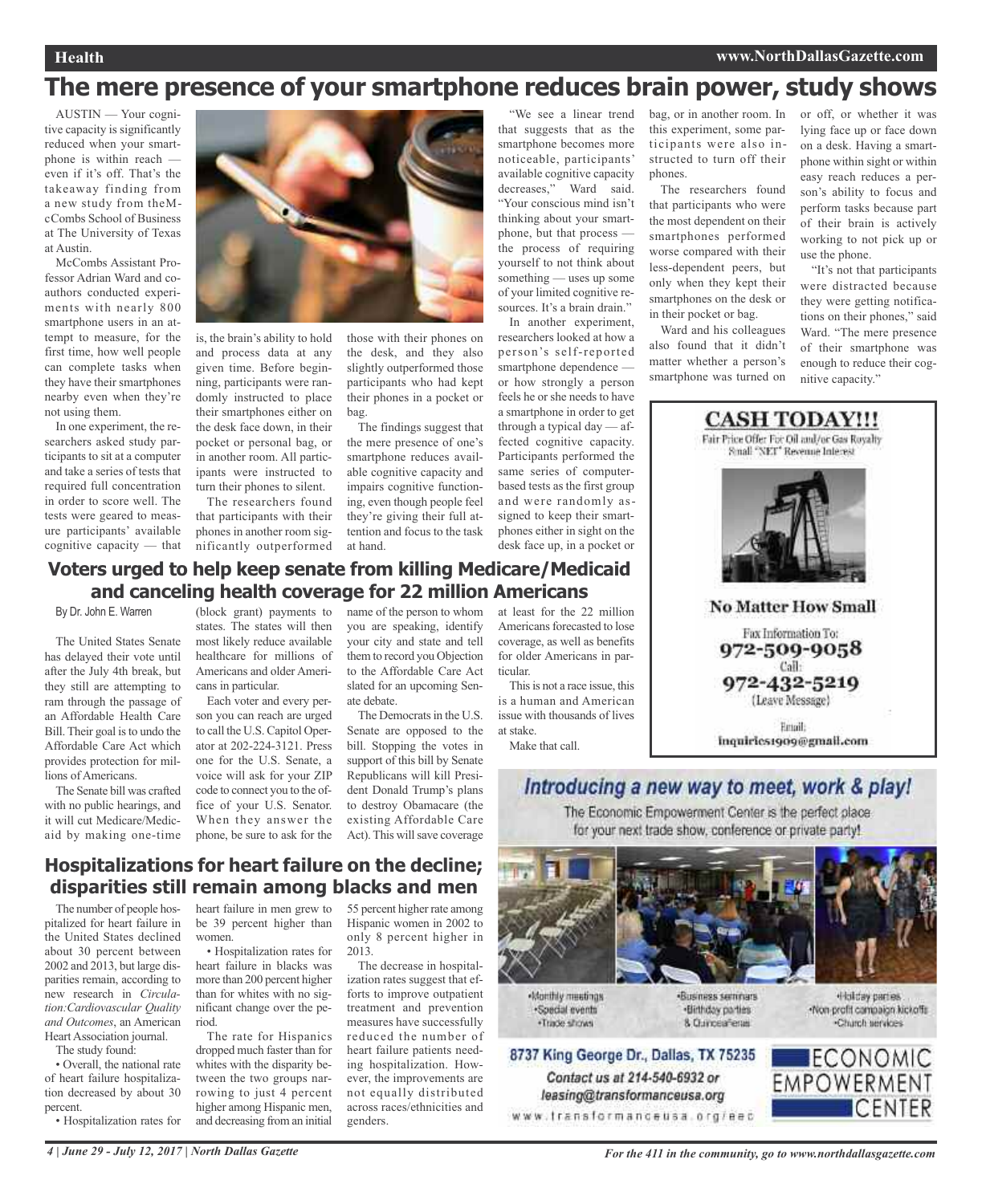## **TLBC updates voters on issues arising from last session**

ability to offer a bachelor's degree in early childhood education. The Dallas County Community College District has announced plans to hopefully offer these degrees within the next four years. Collier pointed out this was one of the most contentious sessions in recent

"I have never seen that much disrespect for the process," Collier stated. She warns that Hispanics are not the only potential targets of the so-called sanctuary city bill which is now facing a battle in the courts.

history.

By Ruth Ferguson *NDG* Editor

The Texas Legislative Black Caucus (TLBC) on June 26 hosted a Town Hall meeting on the campus of the University of North Texas at Dallas. The legislators were invited to share with voters information regarding major legislative changes from the session just completed and items on the agenda for the upcoming Special Session called by Texas Governor Gregg Abbott.

The three legislators in attendance were State Sen. Royce West, State Rep. Helen Giddings and State Rep. Nicole Collier. State Rep. Toni Rose was not able to attend because she was still in Austin following testifying at a deposition regarding a lawsuit related to redistricting. State Rep. Eric Johnson was unavailable.

The audience reached standing room only within the auditorium and others were able to watch via a live feed in an overflow room for other guests. Attendees included current judges, candidates for office in 2018, Dallas City Councilmen Casey Thomas and Tennell Adkins. Other dignitaries included city council members from Cedar Hill, school board trustees from several local districts and City of DeSoto Mayor Curtistene Smith Mc-Cowan, the first female mayor of the city.



Texas Sen. Royce West (at left), along with Texas Reps. Helen Giddings (center) and Nicole Collier (right) *addressed legislative issues with citizens on Monday night at UNT Dallas.*

West pointed to the ability to gain assistance for relatives who take on the responsibility of taking care of a child removed from the home of their parents. When you look at the children in the foster care system, Sen. West stated the population is disproportionally African American and Hispanic.

"The state would rather give compensation to strangers," West said, instead of giving financial assistance to family members willing to step up and take in the child. Under the current plan, kinship foster parents received a one-time payment of \$1,000 with an annual payment of \$500. House Bill 4 increased the support to \$4,200 annually for a family earning up to \$73,800. They will also gain accessto other resources to help care for the children.

Senate Bill 203 allows kinship providers to continue receiving support even after they agree to provide a permanent home to children

who are not able to be returned to their parents.

The other bill West promoted was an effort to deal with the tensions between the public and law enforcement. Senate Bill 30 (SB30) addresses how citizens, particularly young people, should behave when they are stopped by law enforcement. The state's drivers license manual will include content, as well as required content shared in classrooms across the state. On the flip side, police academies will include de-escalation training to reduce the possibility of the headline-grabbing shootings seen over the last few years involving unarmed black males.

"We want to begin to define the expectations of citizens and police," according to West.

Giddings and West were able to work together in their respective chambers to pass a bill which will allow certain public junior colleges the

### **McKinney club encourages kids to get outside and explore the community**

The fireworks are nearly over but the summer fun is just beginning to explode. McKinney Main Street and the City of McKinney invite children of all ages to get outdoors and explore everything that the community has to offer with the Downtown McKinney Kids Explorers Club.

Kids can pick up their free club passport beginning July 4 at the McKinney PerformingArts Center (MPAC), 111 N. Tennessee St. (hours vary, please call 972-547-2650) or at any McKinney Chick-fila location, 2011 W Univer-

sity Dr., 6201 Eldorado with a variety of fun and free Pkwy., and 8700 State Highway 121.

The passport includes an Official Adventure Guide filled with 14 self-directed activities such as making a catapult, telling jokes and learning fun kitchen skills. Kids are invited to bring proof of completing the adventure, which varies depending on the activity, to an Explorer Station in downtown to receive a special activity sticker.

"Kids and families will have a blast exploring Historic Downtown McKinney activities," said Amy Rosenthal, Director of MPAC and McKinney Main Street. "The Downtown McKinney Kids Explorer Club offers a great opportunity for children and adults to spend time together, learn more about our community and enjoy activities you don't necessarily need to spend money on."

Downtown McKinney Explorers have untilAug. 12 to complete their activities. Explorers who earn all 14 stickers can redeem a free ice cream at participating Chick-Fil-A locations.

Dallas, San Antonio, Houston and other cities across the state have filed lawsuits fighting Senate Bill 4 (SB4). "It is a dangerous piece of

legislation," Collier said, calling it a waste of tax payers dollars

#### **New laws spotlighted:**

Collier's HB 337 is designed to save taxpayers money in the long run. Instead of terminating Medicaid eligibility if a resident is arrested, it will now be suspended instead.

Johnson's HB 674 limited the ability to suspend children in pre-k through the 2nd grade, with no child under the age of six eligible for suspension except in extreme cases.

In an effort to eliminate debtors prison situation, if someone is unable to pay their traffic fines, they can no longer be jailed. Instead, they have the option of completing community service hours as prescribed by the judge. Each hour completed will be credited at the rate of \$10 per hour thanks to SB 1913.

None of the lawmakers were pleased with the last minute changes to the Sandra Bland Law pushed through but described it as a foundation they can build upon.

**Community**

### **Special Session Agenda**

Collier stated, "No good can come out of the Special Session." She urged voters to reach out to their lawmakers to make sure their voices are heard in Austin.

According to Giddings, Democrats should not consider a call to her GOP counterparts as a waste of time. She said they respond to anyone who starts off with, "I am in your district."

Lack of voter engagement is a problem crippling progress according to West, "I don't blame the Republicans. The reality is they are the majority party." He points to the fact Texas has 13 million registered voters, yet only 24 percent voted to in the last gubernatorial race.

"(Abbott) had an agenda and told you what it was and

#### See TLBC, Page 6

| Game<br># | Game Name / Odds                                   | s   | <b>Official</b><br><b>Close of</b><br>Game | End<br><b>Validations</b><br>Date |
|-----------|----------------------------------------------------|-----|--------------------------------------------|-----------------------------------|
| 1801      | <b>Texas Loteria</b><br>Overall Odds are 1 in 3.96 | \$3 | 8/2/17                                     | 1/29/18                           |
| 1826      | \$500 Frenzy<br>Overall Odds are 1 in 4.15         | \$5 | 8/2/17                                     | 1/29/18                           |



For pitales odds and game information, van **bikettery.org** or can**dide-S76-4894.** Mast be 18 or odde to puschave a toled. The Texas Ludwy<br>supports Texas existation and velevers. Publi-RCD/CMRRRP, Par help with a gambling p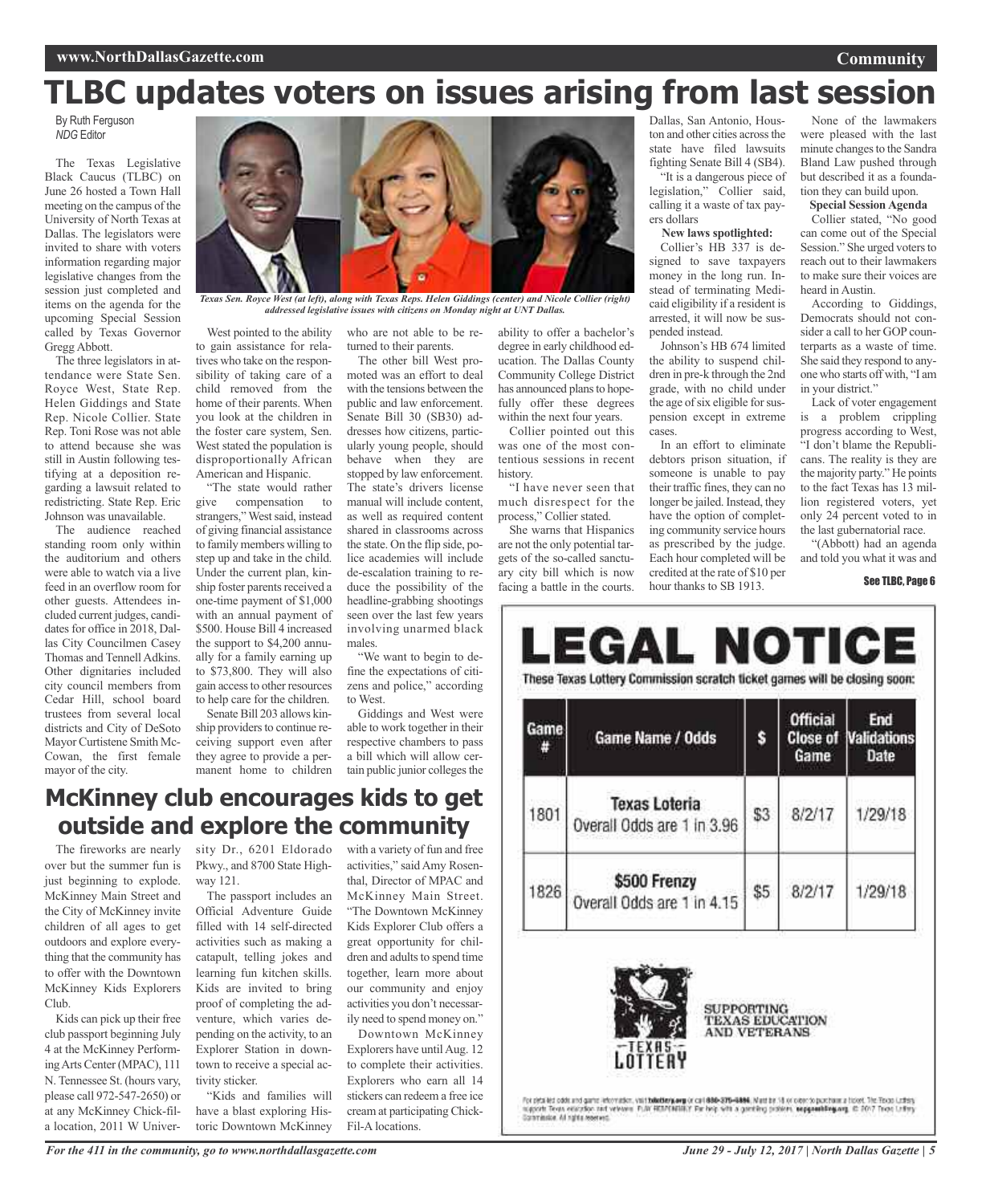## **UNT Dallas receives \$2.58 million in grants for TRIO Upward Bound programs**

*UNT*

*Dallas*

The University of North Texas at Dallas has been awarded \$2.58 million through two grants from the U.S. Department of Education in support of TRIO Upward Bound programming. The five-year Upward Bound program will allow the university to better serve high schools in North Texas.

Upward Bound programming will begin this fall at UNT Dallas, targeting 60 high school students each year (120 total) in grades 9- 12 from Sunset, Lincoln, Kathlyn Gilliam, Seagoville, Lancaster, and South Oak Cliff High Schools. The UNT Dallas program will encourage lower income and potential firstgeneration college students to complete secondary



school, enroll in postsecondary education and publicize the availability of – as well as facilitate the application for – student financial assistance for persons who seek to pursue postsecondary education or complete these programs.

These are the first Upward Bound grants the UNT Dallas has received

since opening in 2010. The funding of Upward Bound programming represents the institution's largest federal award specific to improving college readiness and student retention in the history of the university.

"This a historic milestone for our university, as we work to fulfill our mission to empower students, trans-

if the bill becomes law in

form lives and strengthen communities," said UNT Dallas President Bob Mong. "By creating and hosting an Upward Bound TRIO program, young people in our area will be able to experience our campus first-hand and better understand how education and learning can lead to new possibilities."

UNT Dallas Upward Bound participants will have access to a wide range of free services, including weekly tutoring sessions; college campus visits and cultural enrichment opportunities. In addition, participants will have access to Saturday activities and workshops, in-school advising sessions and a "bridge" program for high school seniors that offers up to six college credits.

"We are so fortunate to be able to partner with Dallas ISD and Lancaster ISD to share in this continued vision to accelerate a collegegoing mindset across six high schools and help rising scholars achieve their dream of a higher education." said Dr. John Gasko, Dean of the UNT Dallas Emerging Teacher Institute

and principal investigator for the grant.

The Federal TRIO Programs are Federal outreach and student services programs designed to identify and provide services for individuals from disadvantaged backgrounds. TRIO includes eight programs targeted to serve and assist low-income individuals, first-generation college students, and individuals with disabilities to progress through the academic pipeline from middle school to post-baccalaureate programs.



### **TLBC**, continued from Page 5

now we are surprised," West said.

The economic growth of the state is at risk with the socalled Bathroom Bill on the docket for the Special Session. According to Eddie Reeves, former chairman of the Board of Directors for the Dallas Convention & Visitors Bureau, the City of Dallas has been warned they will lose more than \$20 million in potential revenue, with another \$40 million at risk.

Reportedly the city's sports commission is quietly making overtures to the National Football League to potentially host another Super Bowl game. The league has made it clear, don't call back

Johnson tried to help homeowners under attack from rapidly rising property taxes due to gentrification, but special interests helped to kill his bill. When asked by the *North Dallas Gazette* if there is any potential relief slated for consideration in the

Texas.

## **DISD,** continued from Page <sup>1</sup>

evening's speakers to agenda items as a solution to matching costs of valued district resources. The maintenance and operations tax rate has remained \$1.04 for the past 10 years and can legally only be raised to a maximum of \$1.17 with voter support. Whitney Holman of District 5 is one resident that wants to see voters be given the power to decide if they want the 13 cent increase.

"As a former educator in Dallas ISD, when I hear about the \$53 million budget cut, my mind cuts to faces of children and families, school communities, and livelihoods that will be affected," Holman said. She believes families are eager to see students achieve at higher rates, and would be willing to financially invest more in the district to attract and retain talent. "I've seen the power and influence that a school community can have – full of counselors, librarians, rich resources for children and how those resources can impact a child individually and as a member of their community. These resources really support the development and success of children in some of the most at-risk schools in our district," Holman said.

Dallas ISD trustees previously considered adding a tax ratification election in November 2016. The focus of the tax hike was to add funding for early childhood, early-college high schools, and strategic teacher compensation, but it did not receive the super-majority needed by the board to bring the option to the voters.

special session, lawmakers confirmed there is none.

"What I think is that there are some trustees that have concerns about how more money would be distributed, concerns that more money will just mean more inequity for some DISD students who are already underserved, and that is a valid concern," Brandi Watts of District 2 said.

The board passed the proposed budget unanimously after speaker comments, and at this time there is no scheduled tax ratification election. The next Dallas ISD board meeting will take place August 24 at 6 p.m. at the Dallas ISD administration building in the Ada L. Williams Auditorium. A live meeting webcast is also available.

*6 | June 29 - July 12, 2017 | North Dallas Gazette*

*For the 411 in the community, go to www.northdallasgazette.com*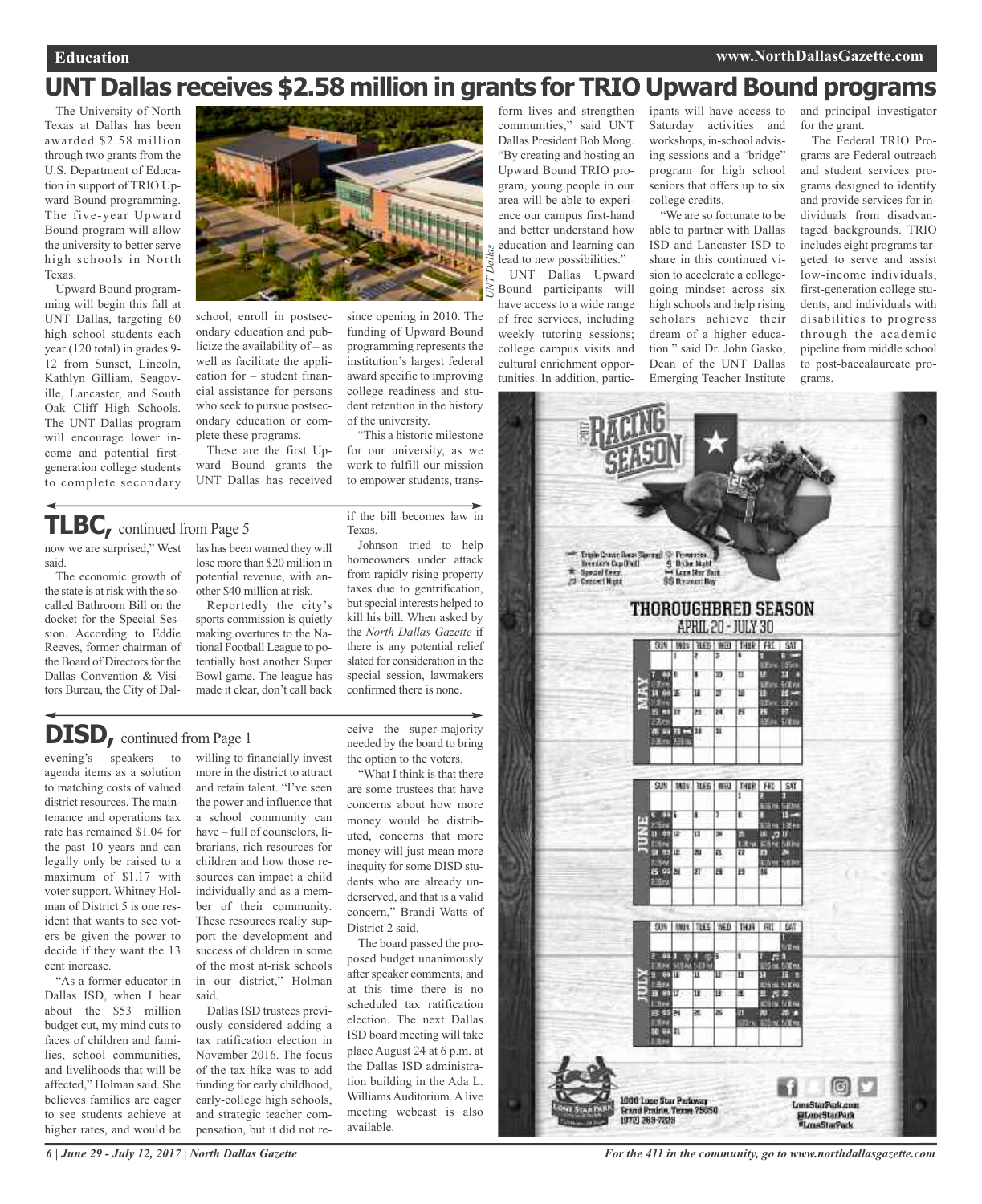### **www.NorthDallasGazette.com NorthDallasGazette.com North Dallas: Carrollton /** Irving **/** Plano

# **Irving celebrates grand opening of The Study: Irving's Innovation Center in the Heritage District**

The Study: Irving's Innovation Center cut the ribbon on its new facility in the former Irving Central Library at 801 W. Irving Blvd. It's a public-private partnership between the City of Irving and Indigo Group.Additionally, the Greater Irving-Las Colinas Chamber of Commerce and The Study have a unique partnership assisting in the programming, training and events to benefit small businesses and entrepreneurs.

The City of Irving, the Irving-Las Colinas Chamber and business executives gathered for the celebration last week. Nearly 100 community supporters attended this milestone celebration.



With opening remarks from Mayor Rick Stopfer, Irving ISD Superintendent Dr.Jose Parra, and HUD Regional Administrator Beth Van Duyne – Tom Foley (Direc-

tor for The Study) impressed upon the crowd the idea of "community businessing". His vision for the success of The Study requires the entire Irving community being

involved and supporting, especially the Irving business community. In addition to the Chamber, leading the effort of support from the business community, Aviall

*City of Irving* Services Inc., A Boeing Company was announced as a Founding Partner for The Study. Eric Strafel, President & CEO forAviall, was present to speak on the value of this resource and the potential impact it can have on developing Irving's future workforce. Additionally, Microsoft Corporation is working on a partnership with The Study. The goal of the facility is to "converge, collide and create" a collaborative environment for entrepreneurs and students to foster creative development, network, find mentorships opportunities and turn their idea into a viable small business. The Study features

coworking space, private meeting rooms and soon, a game lounge, serving as a resource for professionals looking to use the space occasionally or for extended periods. The Chamber looks forward to opening its Heritage District office within the facility this fall. This office, supported by the Irving Economic Development Partnership, will be used as a tool to showcase the Heritage Crossing District, to provide support to entrepreneurs, small and mid-size businesses and to continue working with these small businesses as they develop to secure a future location with a Irving business address.

## **Share your Pet Tails & Tags with the Plano Animal Shelter**

The Plano Animal Shelter wants to recognize your faithful furry friends through a one-of-a-kind art piece. It will be installed near the Lost and Found area of the Plano Animal

Parkway. Andrea Davis, a local

artist, is creating a mosaic of colored tags in patterns around highlighted tags. The highlighted tags will be

Shelter, 4028 W. Plano donated old or expired tags from memorable pets. One highlighted tag belonged to Gertie, our shelter mascot who passed away a few years ago. We'd like your help selecting a people's

choice tag. A third tag will be chosen by a team of judges.

From now through July 31, a weekly finalist and their story will be shared on our website. The two winners will be announced at the Clear the Shelter event on Saturday, Aug. 19. Pet tags will be collected after the announcement.

To participate, share your story and a photo of your

special pet in an email to planoanimalshelter@plano. gov. Weekly finalists will be announced on their Plano Animal Shelter Facebook page with a link to their story.

### **Carrollton native serves at sea aboard Navy's newest and most-advanced attack submarine**

By PO1 James H. Green Navy Office of Community **Outreach** 

PEARL HARBOR – A Carrollton, Texas native and 2009 R.L. Turner High School graduate, Petty Officer 2nd Class James Irey is serving in the U.S. Navy aboard one of the Navy's newest attack submarines, USS Texas.

Irey works as a machinist's mate aboard the Pearl Harbor-based boat, one of only 13 Virginia-class attack submarines in the Navy's fleet. The Virginia class is the Navy's newest and most advanced subma-



A Navy machinist's mate is responsible for the maintenance and upkeep on the torpedoes, small arms and the weapons systems.

"Knowing the importance this job plays in the success of our mission is rewarding," said Irey. Jobs are highly varied aboard the submarine. Approximately 130 men and women make up the submarine's crew, doing everything from handling weapons to maintaining nuclear reactors.

Attack submarines are designed to hunt down and destroy enemy submarines and surface ships; strike targets ashore with cruise missiles; carry and deliver Navy SEALs; carry out intelligence, surveillance, and reconnaissance missions; and engage in mine warfare. Their primary tactical advantage is stealth, operating undetected under the sea for long periods of

time.

"The crew keeps USS Texas in top fighting shape through their exceptional hard work," said Cmdr. Mike Dolbec, Commanding Officer aboard USS Texas. "They continuously train to be ready to execute any mission in defense of our Nation. The crew's patriotism is evident in their daily service and can easily be observed when walking around the ship and talking to them. I can say with a great deal of pride that these are the finest young men and women I have ever served with, and that their sacri-

fices are truly making a difference in the world. It is the greatest honor of my life to be their Commanding Officer."

According to Navy officials, because of the demanding environment aboard submarines, personnel are accepted only after rigorous testing and observation. Submariners are some of the most highly trained and skilled people in the Navy. Regardless of their specialty, everyone has to learn how everything on the ship works and how to respond in emergencies to become "qualified in submarines"

and earn the right to wear the coveted gold or silver dolphins on their uniform.

"I have a great sense of Texas pride serving here since I am from Texas," said Irey.

Challenging submarine living conditions build strong fellowship among the elite crew, Navy Officials explained. The crews are highly motivated, and quickly adapt to changing conditions. It is a busy life of specialized work, watches and drills.

"I am proud that I chose to serve in the Navy and protect our country and its values," added Irey.



For the 411 in the community, go to www.northdallasgazette.com June 29 - July 12, 2017 | North Dallas Gazette | 7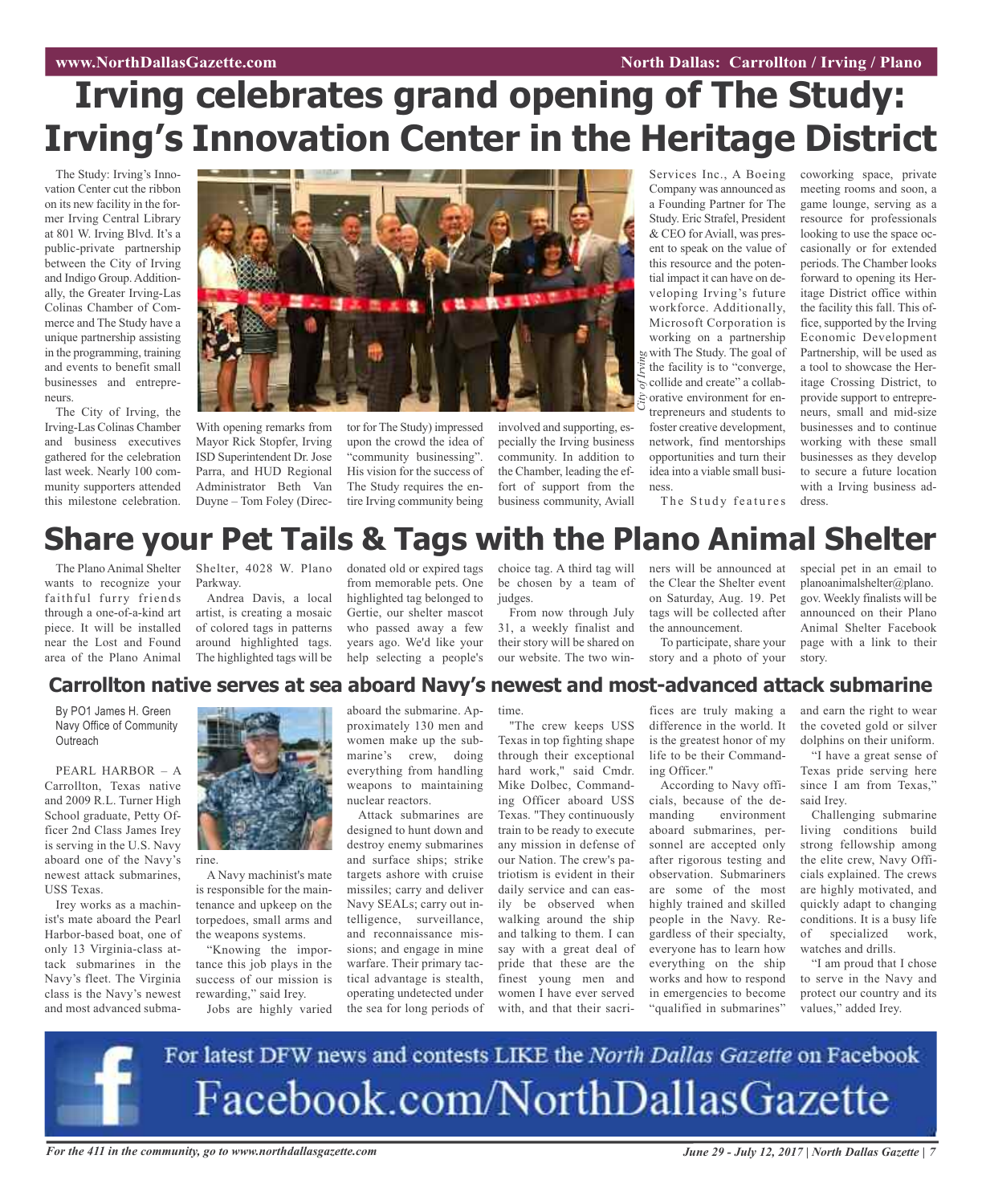### **City Briefs**

#### **DALLAS Interabang Books Opens on July 1**

On July 1, this city becomes home to a full-service independent bookstore. Interabang Books, located on the southeast corner of Preston and Royal, will open its doors for a soft opening on July 1. The bookstore will hang their sign on Thursday morning at 7:30 a.m. and host a grand opening party on Monday, Sept. 11.

Interabang will carry books in a wide variety of categories, with a special focus on fiction, creative nonfiction and children's books. The store will also host regular book signings, storytime and games for kids, along with other bookrelated events. Interabang is a bookstore, but it's also a community center where children can visit after school, authors can mingle with readers and neighbors can share ideas. Among the first authors visiting Interabang for book signings are Beatriz Williams, Ace Atkins and Randy Schmidt.

Interabang is located on the southeast corner of Preston and Royal, at 10720 Preston Rd.

### **Tanesha & Kenneth Hollingshed to sign 40 Day Financial Renewal**

Join authors Kenneth L. Hollingshed and Tanesha K. Hollingshed as they sign their book 40 Day Financial Renewal, which features six key areas that helped renew and rebuild their lives: Biblical stewardship, budgeting, protection (insurance),



estate planning, retirement planning, and investment planning. The event scheduled for July 31 at 6 p.m. at the Barnes & Noble at Lincoln Park.

#### **Sunday Jazz**

If you enjoy playing or singing or just listening to Jazz in a quiet setting while having a glass of wine or cold beer, come on down to the Labyrinth Walk Coffee House at the Unitarian Universalist Church of Oak Cliff, 3839 W. Kiest Blvd, Dallas, TX 75233 July 9, from 5 to 7 pm for the 2nd Sunday Jazz Jam. There is no admission fee. Donations are distributed among the performers.

Players bring your instruments, singers bring your voice and both bring your Real Books (Hal Leonard 6th edition VOL I & II) and join in. Something new? Bring it along as well with the sheet music and the lyrics. If you just want to sit and listen, bring your soft drinks, wine or beer and food, if you wish.

Watch for more information on our events at http://www.labyrinthwalkcoffeehouse.com.

#### **GARLAND 2015 Tornado Recovery Update**

In the wake of the EF4 tornado that struck Garland on Dec. 26, 2015, many families and individuals have received assistance through Garland's Long-Term Recovery Committee (LTRC). Catholic Charities vetted cases to submit to the LTRC for possible distribution of #GarlandStrong tornado recovery funds.

As of late June 2017, all cases have been reviewed and completed.Any Garland resident who was impacted by that tornado and still needs assistance should call 972-246-6011 no later than 5 p.m. Monday, July 31.

#### **RICHARDSON McKinney City Council raises tax exemption rate for seniors and disabled citizens**

The McKinney City Council voted unanimously to increase homestead exemptions for residents age 65 and older as well as disabled citizens from \$50,000 to \$60,000. The exemption will go into effect Oct. 1.

This exemption reduces the amount of taxable value eligible homeowners pay. With the approved \$10,000 increase in exemption, eligible homeowners will pay about \$58 less in taxes on an average home.

The last exemption increase to the current \$50,000 was approved in 2005.

"While increased property values are a concern for all in McKinney and Collin County, we want to do our part in protecting disabled and older homeowners from rising tax bills," said Mayor George Fuller.

### **A 'Thank You' that goes <sup>a</sup> long way...**

*Disciple Central Community Church (DC3), in partnership with Mac Haik Ford, on June 25 presented the Heart of the Community Recognition to Reverend Develyn Offord. As the recipient, Reverend Offord received a 2017 Ford Focus during the church's 9th Anniversary Service.*

*Reverend Offord has served at DC3 for seven years, despite personal and financial challenges. She currently serves as a women's ministry leader, children and youth ministries leader, and as a praise dancer. She is also a very engaged mother of two teenage daughters, volunteers in the community, and works full-time in health care.*

*The Heart of the Community Recognition is presented to a local person or family in need who is working against the odds to overcome, while serving others faithfully. This was the first year for the recognition, which was made possible through a generous donation by Mac Haik Ford.*





### Hosted by Board Member Albertus Lewis

The Black Academy of Arts and Letters Inc. 2016-2017 40th Season programs are supported in part by the Oty of Dallas Office<br>of Cultural Affairs, Bloomberg Philamhropies, The Design Factory, CBS-11/TXA-21, TACA, Radio One-D My Podet App and an Anonymous Fund of the Dallas Foundation. Our media partners include The Dallas Weekly The Downtown Business News, I-Messerige News com, The Garlend Journal, Texas Metro News, DFWBarn.com, Dallas Black Business Directory, Dallas Gospel Connection, The North Dallas Gatetta, Southern Dallas Business & Living Magazine and Tarrant County Commercial.

### **What's on the menu for Fourth of July?**

A fun gathering can turn ugly if you don't manage the menu appropriately. Warmer temperatures always increase the risk of foodborne illness. No one wants to be sick after the party, so keep yourself and your guests healthy with these food safety tips from Foodsafety.gov:

If you are taking food:

• Use an insulated cooler filled with ice or frozen gel packs. Frozen food can also be used as a cold source.

• Keep cold food cold. This includes raw meat, poultry and seafood; deli and luncheon meats or sandwiches; summer salads (tuna, chicken, egg, pasta or seafood); cut up fruit and vegetables; and perishable dairy products.

• Reload the cooler. A full cooler maintains cold temperature longer than a partially filled one. Keep your cooler out of the direct sun.

•Avoid opening the cooler repeatedly so food stays colder longer.

If you are making food: • Use separate cutting

See MENU, Page 10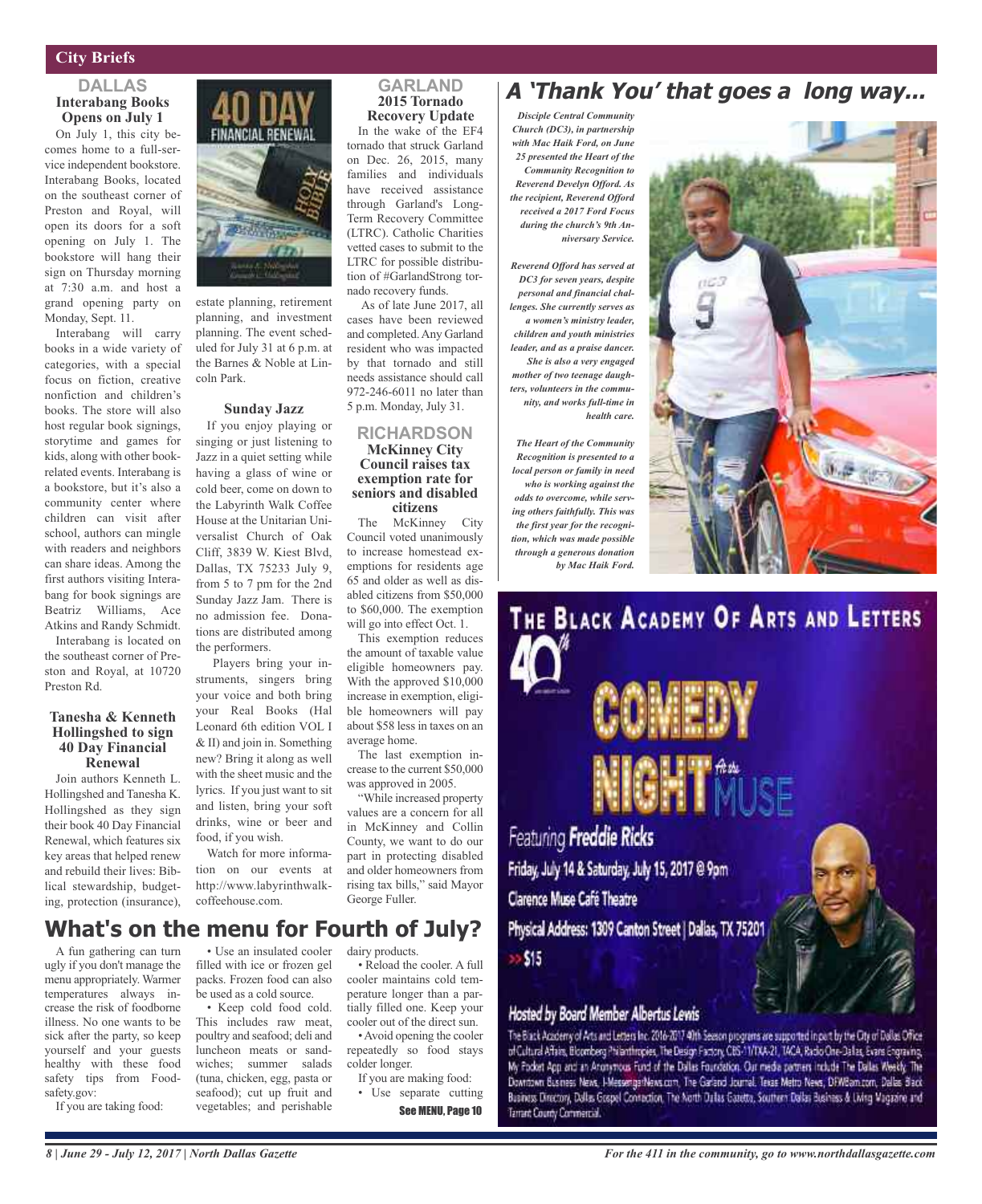### **Celebrate America with a day of family fun at Fair Park Fourth** at 7 p.m.

Starting at 12 p.m. on Tuesday, July 4, guests can enjoy live music and access to rides, games, and concessions within the State Fair of Texas Midway. Combining traditional jazz with New Orleans street marching style, the celebratory Razzmajazz Dixieland Band will be strolling the Midway.

Access to the State Fair of Texas Midway can be purchased at the Midway entrance gates for \$7. A Fair Park Fourth-Family 4- Pack can be purchased in advance for \$20. Approximately 32 rides and 14 games will be available on the Midway, as well as 17 concession stands including Fletcher's Corny Dogs. Costs for rides, games, and concessions will vary. During the Fair Park Fourth



event, all proceeds from the Midway will be donated to the State Fair of Texas Youth Scholarship Program. There will be two entrances to the State Fair of Texas Midway, with one near the Children's Aquarium and the other close to the Fair Park Coliseum.

Fair Park Fourth will feature patriotic performances, entertainment, food trucks,

and concession stands, plus a spectacular fireworks show. In addition to enjoying the Independence Day activities, attendees are invited to check out the variety of attractions housed in Fair Park year-round. Texas Discovery Gardens will be open from 10 a.m. to 7 p.m., offering a special "pay what you wish" promotion for guests. Visitors

can catch the butterfly release at 12 p.m., or enjoy the blooming gardens, butterfly sanctuary, and nature exhibits all day long.

The Children's Aquarium at Fair Park will be open from 9 a.m. to 7:30 p.m. Admission is priced at \$8 for adults and \$6 for children age 3 to 11 and seniors age 65 and older, with free admission for children age 2 and under. Starting at 4:30 p.m., guests can purchase tickets for a discounted price of \$4. The Old Mill Inn restaurant and patio will be open. The African American Museum will be open and offering free admission. Guests should be sure to head to the Hall of State steps to catch a patriotic performance from the Dallas Winds

Guests can view the fireworks show, sponsored by Oncor, from the historic Cotton Bowl Stadium, the State Fair of Texas Midway, or various other locations throughout the Fair Park grounds. Additional information on Fair Park festivities will be posted here as it becomes available. Gate A to the Cotton Bowl will open at 5 p.m., with gates B, D, and M opening closer to the start of the fireworks show. Produced by Pyrotecnico, the fireworks display will begin at approximately 9:45 p.m.

Parking for the general public is \$10 per vehicle at Fair Park Gates 5 and 6 (See map). Guests can save parking costs by riding DART to Fair Park.

## **Dallas Arts District launches Dallas Black Dance Theatre's '40 Years Forward' archives touring exhibition**

The Dallas Arts District is launching Dallas Black Dance Theatre's (DBDT) 40 Years Forward Archives Touring Exhibition on June 30 in the One Arts Plaza lobby, 1722 Routh Street. The exhibition celebrates the conclusion of the historic 40th anniversary season of the oldest continuously operating dance company in Dallas, highlighting major points of interest in its historic timeline. One Arts and Billingsley Company will host a reception from 11:00 a.m. – 1:00 p.m. with a press preview and conference at noon.

The exhibit incorporates photographs of the earliest group of company dancers and members of the Dallas Black Dance Academy. It also highlights international tours, 1996 and 2012 performances at the Olympics



and the acquisition of the historic Moorland YMCA building located in Dallas Arts District. Memorabilia from DBDT gala legendary artists such as Ray Charles and Harry Belafonte, as well as letters from Presidents Barack Obama and George W. Bush are showcased.

It includes photos of

Majesty, The Queen Elizabeth II on stage of the Morton Meyerson Symphony Center following a performance in 1991. A collection of dance costumes dating back three decades are paired with the designers' original concept drawings.

"For forty years, Dallas Black Dance Theatre has blazed the trail for excellence in dance, education outreach and community engagement and has served as an international ambassador for Dallas," said Lily Weiss, Executive Director of the Dallas Arts District. "DBDT is a cultural gem in the Dallas Arts District, and we are proud to launch this archival exhibition in the beautiful lobby of One Arts, paying tribute to the 40-year legacy, celebrating the vision of Ann Williams since

DBDT dancers with Her 1976 and moving forward Performing Arts Center, ley, Partner, Billingsley with the new artistic director, Bridget L. Moore."

Dallas Black Dance Theatre engaged an archives curator in May 2017 to design a three-month traveling exhibition that includes Dallas City Hall, The AT&T

Dallas Public Library and Pan African Connection.

"DBDT has been a shining star for Dallas for every one of their 40 years. What a bold and ambitious dream Ann Williams had in 1976," said Lucy BillingsCompany. The talent, the excellence, the creativity and international success they have dedicated themselves to makes us all proud. We are just pleased to be neighbors reflecting in their glory."

## Northwood Idea: [nawrth-woo d ahv-dee-uh]

1. A conception existing in the mind bosed on efficial relegitivianal education ponsority. A mought or notion of the value of an entrepreneural society built upon the free-entelpise system. A soution to openy, the basis of finedom and iborty and the understanding that human paings con make a attention in the world which they live.

The horthwood ldeb hansformed my learning experience, and I emerged prepared to shcupes in a social

## **NORTHWOOD**

Learn more about the Northwood idea. Apply foday, 800.622.9000 · no thwood.edu



*NDG Entertainment Ticket Giveaway!!! Follow North Dallas Gazette on Facebook, Twitter and Instagram to keep up on all the latest!!!*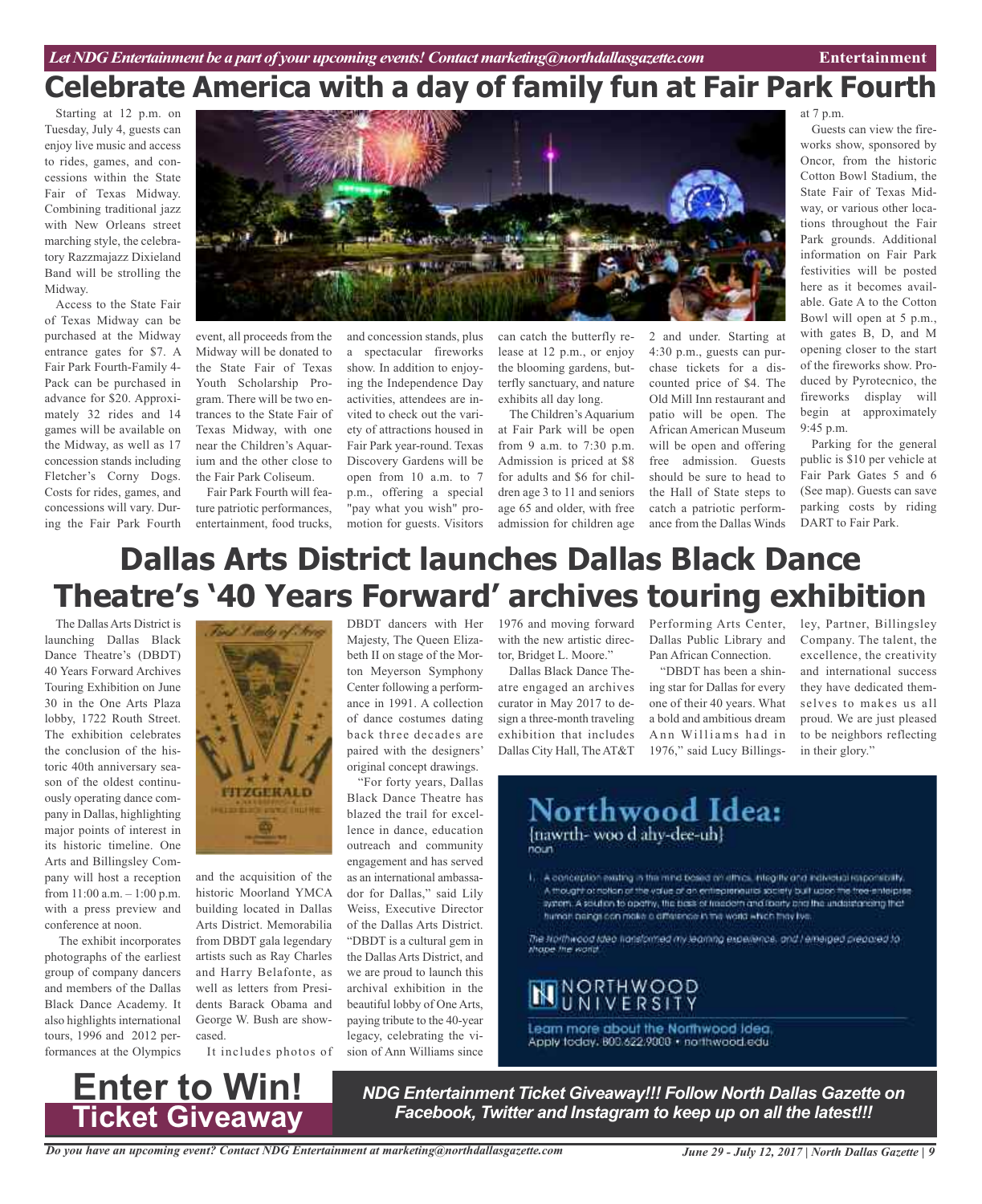## **Park Place Luxury and Supercar Showcase this September**

The mere mention of luxury automobile brands Rolls-Royce, Bugatti, Maserati, McLaren, Bentley, Porsche, Mercedes-Benz, Lexus, Volvo, Jaguar and Land Rover is enough to evoke excitement in car enthusiasts. When you combine rare and unique offerings from these prestigious brands with trendy fashion and lifestyle elements, live local and regional music, and delicious food and drink, spread across the rolling hills of the Four Seasons Resort & Club, you have a unique single day festival that also raises money for a worthwhile charity: the Momentous Institute. For one day only, Park Place Dealerships will bring all of its luxury brands together in one venue for the Park Place Luxury & Supercar Showcase at the Four Seasons Resort & Club from 10 a.m. – 4 p.m. Saturday, September 9. "This year marks our 30th

FOUR SEASONS

Texas," said Park Place Dealerships founder and chairman Ken Schnitzer. "In 1987, I purchased a Mercedes-Benz dealership on Oak Lawn and have been fortunate to grow our brand by offering unparalleled customer service and creating a comfortable environment for clients. For the first time in our history, the Supercar Showcase brings all of our brands together in one location for a rare opportunity for guests to enjoy and support kids in the community." The Park Place Luxury &

Supercar Showcase event will be open to the public with tickets ranging from \$25 - \$50 for general admission up to \$100 for VIP All Access, including the VIP Lounge with complimentary food and beverages. Tickets are available online at w w w. L u x u r y S u p e r carShowcase.com.

"We are proud to partner with Park Place Dealerships on this truly remarkable event in September," said Dirk Burghartz, Regional Vice President and General Manager at Four Seasons

Resort & Club Dallas at Las Colinas. "Four Seasons believes in giving back to the community, and we are honored to be the host venue for such an event that continues to provide charitable dollars to the well-deserving Momentous Institute - a 35-year friend of ours. I am personally excited about the future of this luxury and supercar showcase, and look forward to seeing it grow over the years."

In addition to the incredible lineup of rare and exotic vehicles, guests purchasing VIP All Access passes will have the opportunity to sample culinary specialties from the Four Seasons' Law and Outlaw, Dallas Chop House Burger, Dallas Fish Market, and selections from Cool River Café's new menu featuring a collaboration of Chefs Kent Rathbun and Fernando Rodriquez, as well as other trending restaurants. VIP guests will also receive drink vouchers for celebratory sips from Absolut Elyx and Perrier Jouet along with other crafted cocktails from Pernod Ricard in the VIP Lounge. Several food trucks will also be on-site.

Within the family-friendly event will be a juried Concours Invitational Car Show featuring a diverse selection of rare supercars, luxury, sports, and classic cars from private collectors. Trophies designed by Dallas sculptor Brad Oldham, best known for the Traveling Man installation in Deep Ellum, will be awarded to Best of Show, Chairman's Choice and People's Choice winners. Bachendorf Crystal awards will be given toFirst Place winners in each of the four classes. To submit a vehicle for consideration, go to w w w. L u x u r y S u p e r carShowcase.com and click on Register Vehicle. The show is limited to 100 se-

lected cars that register and are approved by the PPLSS Acceptance Committee. Registration forms must be received no later than Saturday, August 11, 2017. Once accepted, there will be a \$50 entry fee per vehicle, which includes 1 VIP All Access Pass (\$100 Value), Car Signage and Show Credentials. For more information on registration, email info.showcase@parkplace.c om.

The Luxury & Supercar Showcase will feature presentations and meet & greets with automobile and racing industry experts such as Park Place Motorsports driver Patrick Lindsey and his No. 73 Porsche 911 GT3R. There will also be specialty boutiques with stunning fashions and upscale offerings by retailers such as the Brad Oldham Studio Store, Bachendorf's, Niven Morgan, Sovaro and others.



**'AARP Old School Real Cool Station' on Pandora**

WASHINGTON, DC - To commemorate Black Music Month, AARP Black Community has created the "AARP Old School Real Cool" station on Pandora. The playlist features R&B artists like Mary J. Blige, jazz artists like Grover Washington, gospel artists like Yolanda Adams and other notable African-American artists across a variety of musical genres.

year of business in North

The station, which went live on June 1, will be available throughout the month for all Pandora listeners to stream at http://www.pandora.com/aarpoldschoolrealcool. Former Dallas DJ, television host Donnie Simpson can also be heard promoting the "AARP Old School Real Cool" station on Pandora throughout the entire month of June.

"We are excited about the opportunity to present this station during Black Music Month and highlight the accomplishments of many African-American musicians" said Edna Kane-Williams, Senior Vice President of Multicultural Leadership for AARP. "Creating a station that resonates with this audience gives us a chance to highlight some of the most legendary artists in music, some of whom continue to make history."

The "AARP Old School Real Cool" station was generated using a combination of Pandora's Music Genome Project and listener data from a handful of African-American artists popular among the 45-plus demographic.

"AARP's customized listener experience not only commemorates Black Music Month but also highlights the depth of influence music has on culture and the many contributions made by Black artists," said Kim Barrett, Account Director of Multicultural at Pandora.

### **MENU,** continued from Page <sup>8</sup>

boards and utensils for raw meat and ready-to-eat items like vegetables or bread.

• Keep perishable food cold until it is ready to cook. • Stick it with a food thermometer to make sure meat and poultry are cooked thoroughly to their safe minimum internal temperatures: Beef, Pork, Lamb, and Veal

(steaks, roasts, and chops), 145 °F with a 3-minute rest time; Ground meats: 160 °F; Whole poultry, poultry breasts, ground poultry: 165 °F

• Use a fresh, clean plate and tongs for serving cooked food. Never reuse items touched by raw meat or poultry to serve cooked food.



*Do you have an upcoming event? Contact NDG Entertainment at marketing@northdallasgazette.com*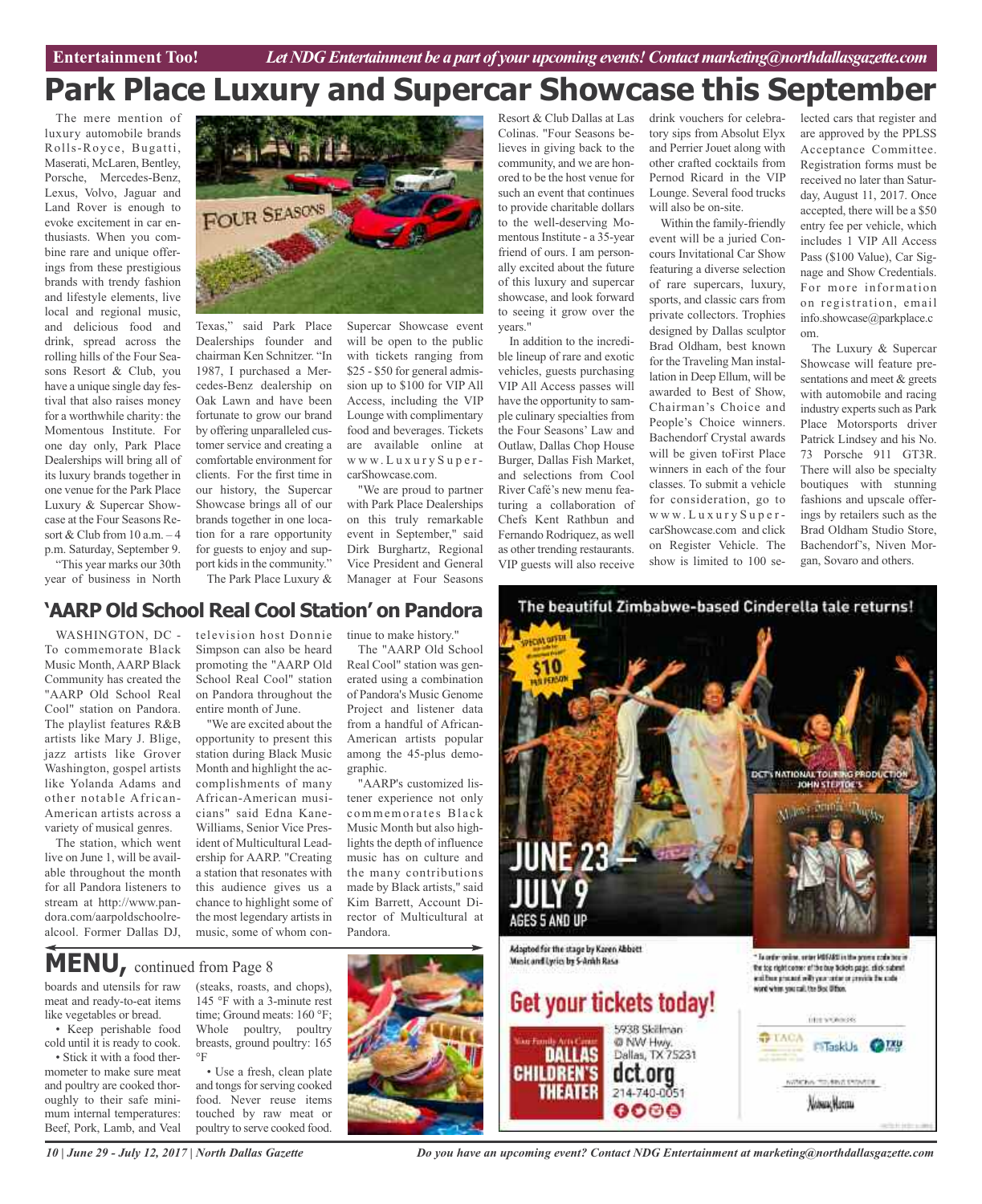We invite you to attend:

## **Texas Lottery Commission Annual Historically Underutilized Business Forum**

Location:

Texas Lottery Commission | 611 East 6th Street | Austin, Texas

# **Wednesday, July 12, 2017 | 1:00 pm – 4:00 pm**

The forum will provide a brief overview of the TLC's HUB program, procurement processes, and Mentor Protégé initiatives. The highlight of this event will be roundtable networking sessions with Lottery Commission staff and a number of our key contractor representatives. Roundtable assignments will be made on a first-come, first-serve basis on the day of the forum.



The TLC HUB Forum is FREE of charge! Register on-line on or before 7/6/2017 at: www.txlottery.org/hub

**SUPPORTING TEXAS EDUCATION AND VETERANS** 

For more information contact: Eric Williams, HUB Coordinator: (512) 344-5241 eric.williams@lottery.state.tx.us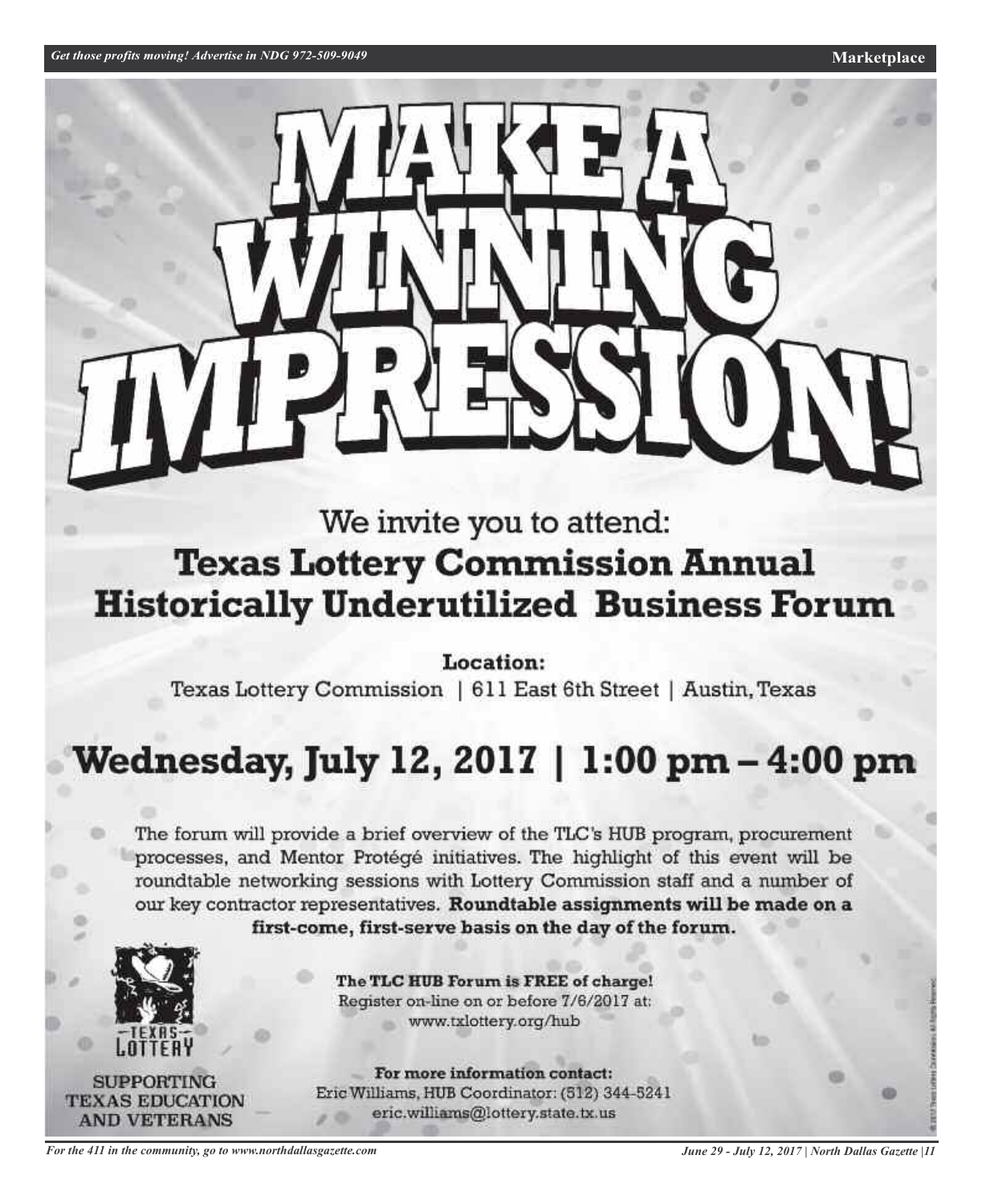break the cycle you're trapped in, be it poverty, with no access to child care, or both. The CLASP program isspecifically designed to break down the barriers that are preventing you ac-

Individuals accepted to the program will receive state-of-the-art workforce readiness, credentialing training, financial education, assistance transitioning into positions, and intensive support to succeed.And it does-

Once you've finished the five-week CLASP program, here's what you can expect. Upon completion of the course, you will be awarded a Certified Logistics Associate (CLT) certification, qualifying you for warehouse work with Amazon.com. But you'll get more than just the associate certification. You'll

cess to a decent job.

n't cost a dime.

# **Dallas poverty reaches tipping point**



Researchers from the Dallas Poverty Task Force have just convincingly proved that the poverty rate in Dallas has reached a critical tipping point. Among the most shocking findings in the report: 90 percent of Dallas' jobs are north of I-30. More than half of Dallas' households have a median income less than \$50,000 a year and 28.4 percent make less than \$25,000 per year.

This is unsustainable for the community we call home. To shore up combined efforts to tackle this tipping point, members of the Dallas Poverty Task Force are coming up with various solutions within our communities to address key shortcomings. These include transportation access, educational opportunity, positive development, affordable housing, and job opportunities.

That last initiative-job opportunity is at the heart of a brand new program Transformance is pushing. Its acronym is CLASP, which stands for Career Ladder Advancing Single Parents.

CLASP is a pilot project that will develop and test a combined impact approach to moving single parents from poverty to an entry point on a career path that can lead to economic well-being and personal satisfaction.

CLASP is a multi-agency collaboration designed to train and equip single parents in Dallas for warehouse logistics and provide the resources necessary to make long-lasting financial and lifestyle changes. Each participating nonprofit organization will serve to meet a different need for these families. The participating nonprofits include Mountain View College, Wright Resource Group, Inspiring Tomorrow's Leaders, Workforce Solutions Greater Dallas, Services of Hope, Priceless Child Care and Learning Centers, Northwest Community Center, Amazon.com and Transformance.

There is a specific geographic location for our efforts, as the program will concentrate on the Vickery Meadows community and other poverty areas in Area A as defined by the City of Dallas. Interested individuals must qualify for the program. First, you must reside in one of the following zip codes: 75231, 75230, 75220,

## **Could you turn your hobby into a career?**

#### By Nathaniel Sillin

You can break personal finance into three broad categories: income, expenses and savings. Your personal cash flow statement lists your income and expenses and a common goal is to end each month with a positive balance – with money left over to put into savings.

We often tend to focus on how to make the most with what we have, but don't forget the third category. With planning, dedication and an understanding of how your skill set could benefit clients, you could make the transition to a more entrepreneurial role

and increase your income.

A friend recently shared her experience. She started working out while looking for a way to release stress. Soon, exercise became her hobby.And then her passion. Several years later, she got the necessary training and certifications to go into business for herself as a fitness instructor and personal trainer.

Others have similar experiences. A photography or coding course sparks intrigue, which leads to exploration as a hobbyist and an eventual career or part-time

See HOBBY, Page 13

addition, you must be a single parent, not be enrolled in school, have a high school diploma or equivalent, be eligible to work in the U.S. and have a current household income of \$34,687 or less.

What's at stake if you participate in the CLASP program? Each individual who meets the requirements will be included in a free 114 hour training program and have the opportunity to begin a new career with a Fortune 500 employer,Amazon.com.

What will make the CLASP program a successful opportunity is the assistance you can and will receive. The program partners listed above will assist with transportation, childcare and other basic necessities, freeing you up once and for all to pursue gainful, steady and secure employment with an accredited employer.All you

also receive intensive les-

**A successful asphalt company in the Mid-cities area has openings for:**

#### **Experienced Truck Drivers**

• Current Class A CDL

- Satisfactory driving record for the last 3 years (determined by Company driving standards).
- Pass pre-employment drug screen and DOT physical. • Speak and write in English.
- Work extended hours, including weekends. • Must be able to legally work in the United States.
- 

#### **Labor and Equipment Operators: Asphalt and Stabilization Crews**

- Pass pre-employment drug screen and physical.
- Speak and write in English.
- Work extended hours, including weekends. • Must be able to legally work in the United States

#### **Surveyor Helper**

- 21 years of age
- Familiarity with computers
- Good math aptitude • Current Class C driver's license.
- 
- Satisfactory driving record for the last 3 years (determined by Company driving standards).
- Pass pre-employment drug screen and physical.
- Speak and write in English.
- Work extended hours, including weekends.
- Must be able to legally work in the United States

#### **Come talk to us and see what we have to offer!**

(817) 267-3131, Monte Or apply in person: Reynolds Asphalt 8713 Airport Freeway Suite 100 North Richland Hills, Texas 76180 **EEO**

75225, 75229, and 75244. In need is the true desire to sons in work readiness, densely packed community soft-skill training, leadership development, and financial literacy.

> Once you're placed in employment with Amazon.com, Transformance and the other participating nonprofits will continue to monitor your career and financial growth. The CLASP program calls for an additional six months of post-employment guidance, with support for progress on the career ladder, while increasing your financial capability to protect and grow your new earnings.

> For those of you who qualify for this CLASP program, this is a calling. It could be a critical chance to change your current fortunes and start you on a path to both job security and financial independence. For the communities of Area A, this could be a real game changer. Many of our underserved live in this

of over 38,000 residents. We're looking to recruit a few dozen special people who may not think they have a current way forward. With the CLASP program, you do.

You can find more information on the CLASP program by visiting Transformance's website, where a special section is located at  $http://www.transfor$ manceusa.org/clasp.

As a participant in the CLASP program, Transformance is always available to answer your questions and assist you via our website, www.transformanceusa.org or by calling 1-800-249-2227.

*Dr. Daniel B. Prescott, Jr. is the CEO of Dallas-based Transformance Inc., a fully integrated financial services capability nonprofit. He can be reached at*  $dbprescot t@, transfor$ *manceusa.org.*

### **INVITATION TO BID**

**EAGLE CONTRACTING L.P.,**

an Equal Opportunity Employer, is soliciting Minority Owned and Women Owned Business Enterprises for Subcontract and Material Supply Bids for the following project:

. City of Dallas Dallas Water Utilities Elm Fork Water Treatment Plant Pump Station No. 1 DWU Contract No. 17-027

Bid Date: June 30, 2017 @ 2:00 p.m.

Contact: Damon Brooks d.brooks@eaglecontractinglp.com

> 817-379-1897 Fax: 817-379-0610

Eagle Contracting L.P. Fort Worth, Texas

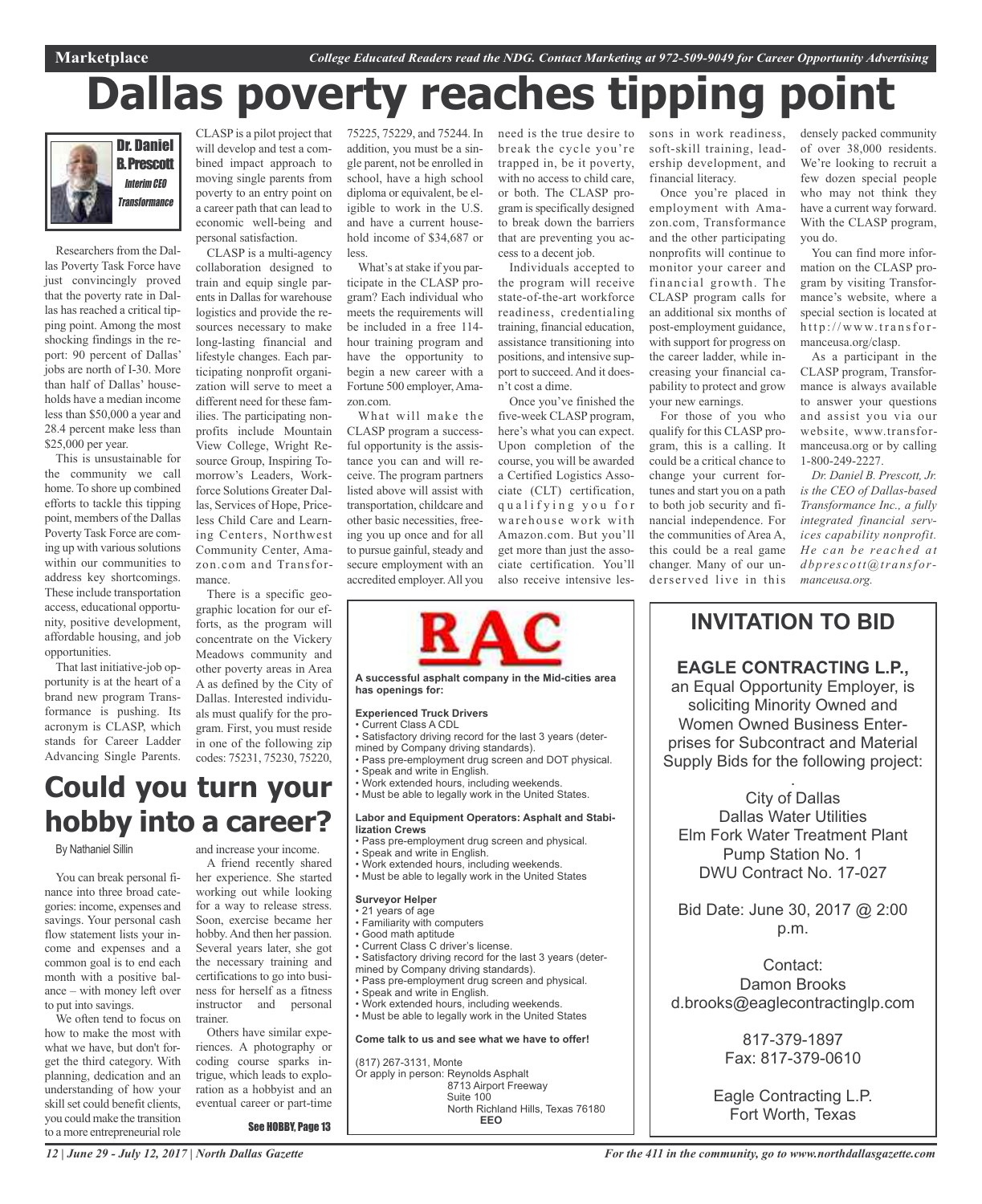## **How women in leadership roles can change the workplace**

focus on people.

businesses?

women include:

So what lessons does that hold for women who start their own businesses or are hired or promoted into leadership positions in existing

Based on her personal experiences, and what she's

the ways women can succeed when leading an organization and make the workplace more attentive to the needs of both men and

• Create a culture that blends work and home. Simon talked with the founder of one company that intentionally took a wholelife approach and didn't

As women have taken on greater leadership roles in the business world, it's paid off for both them and business.

A study by the Peterson Institute for International Economics found that firms with women in the C-suite were more profitable. Meanwhile, the number of women-owned businesses grew 45 percent from 2007 to 2016 compared to just a 9 percent growth in the number of businesses overall.

But will all those women in leadership roles change the workplace culture to make it more female friendly – and does it matter?

"As a corporate anthropologist, I'm aware of the recent shift in thinking surrounding

income source. Or later in life you may decide it's time for something different and start by exploring your interests and then setting off on an en-

**HOBBY,** continued from Page <sup>12</sup>

Acknowledge that you may be giving yourself a new job. First, consider whether you really want to turn something you enjoy into a financial pursuit. Some people find that the transition can "ruin" their hobby in a way – it could feel like a chore or job rather than an enjoyable outlet. As long as it doesn't require a substantial upfront financial investment, testing the water before diving in

tirely new path.



how cultures should be restructured in order for women to thrive in the workplace," saysAndi Simon, author of On the Brink: A Fresh Lens to Take Your Business to New Heights.

"This has caused me to ask: What type of culture do women really want and is it

fully could be a good idea. With the proper clearance, you can stay at your current role and start a small side business or offer your services as a freelancer to see what the experience will be like (and how much money you can make). You might find that a profitable, or costcovering, hobby is enough. Identify ways to make your offering uniquely yours. No matter how hard you try, you can't will money into existence. It will take a lot of work to make a business succeed and even with a driven entrepreneur at the helm, many businesses don't make

learned from female business leaders she has interviewed, Simon says some of

that different from what men want, too?"

The results of her research were surprising, she says. It turns out, in many ways men and women want similar things in the workplace. Both prefer a strong clan culture that emphasizes collaboration, teamwork and a

it past the first several years. their product.

But whether you're creating and selling a physical product or offering a service, you bring a unique set of skills and experiences to the table. Try to figure out how these can distinguish your offerings or add a unique twist that will help potential customers meet their goals.

Businesses succeed for a variety of reasons. They might create something entirely new, figure out how to make something less expensive or more luxurious, put their efforts into customer support or figure out a fun and creative way to advertise

### Figure out who your target

customers are and what they like. If you're going to make money you'll want to identify a target market. Generally, this will be a group of people who want and can afford your offering. Both qualifiers are equally important.

Be brutally honest with yourself. There isn't always a profitable market, and some hobbies don't make great

market – selling something that people already buy – can be a good thing because you know there's at least some de-

force employees to choose between work and family. "That company won all sorts" of local awards for being one of the best places to work in the area," Simon says.

• Encourage staff to be innovators. Often even the employees who think outside the box are reluctant to act outside the box for fear of repercussions if things don't work out quite the way they hoped. But for innovation to happen, Simon says, a good leader needs to empower employees to try new ideas.

• Be an adventurer, stay curious. If you expect your employees to try new ideas, you need to be willing to do so as well. Don't worry about failing, Simon says. "Keep tinkering and trying stuff and

mand. From there, you can figure out the best way to find customers that like the twist or extra touch you've put in.

Managing spending and saving are essential elements of any financial life. With some thought and planning

sooner or later you'll hit upon your a-ha moment," Simon says.

In her research, Simons says she's finding that the women who know how to create success are not just building better businesses; they are changing the way people work.

"The corporate cultures in women-run businesses reflect the personal beliefs and values of the women leading them," Simon says. "And those businesses tend to be highly successful."

*Andi Simon, author of On the Brink: A Fresh Lens to Take Your Business to New Heights, is a corporate anthropologist and award-winning author (www.simonassociates.net).*

you could grow another essential element – your income – while doing something about which you are passionate.

*Nathaniel Sillin directs Visa's financial education programs.*

GARLAND **Attention Suppliers of Goods, Services and Construction Review Competitive Opportunities at https://garlandtx.ionwave.net www.garlandpurchasing.com 972-205-2415**



**DO YOU WANT AN EXCITING AND REWARDING CAREER?**

### **PURSUE A CAREER AS A POLICE OFFICER OR FIREFIGHTER!**

• Competitive wages<br>• Array of benefits<br>• Education incentive pay<br>• ...and more

REGISTER ONLINE TO TAKE THE CITY OF IRVING'S NEXT CIVIL SERVICE ENTRANCE EXAM

### *www.cityofirving.org*

*The City of Irving does not discriminate on the basis of race, sex, religion, age or disability in employment or the provision of services.*

### **Looking for energetic interns in the Dallas Area**

<sup>A</sup> local community news- paper has an internship position available. The<br>goal is to provide students and aspiring writ-<br>ers an opportunity to gain<br>published clips, experience and professional feedback. The position is for 20 hours a week at



\$8.50 per hour. Assignments will include covering local events, phone interviews, and rewriting press releases.

**Send resume and writing samples to: inquiries1909@gmail.com**

businesses. Working within a proven

### **TISEO PAVING COMPANY** 419 E. Hwy. 80, Mesquite, TX 75150 Tel: (972) 289-0723 Fax (972) 216-5637 www.tiseopaving.com

Performing Concrete Street Paving in the Metroplex Area We Accept Subcontracting Bids For All Public Works Projects in the Dallas Area. We Are Accepting Applications for Con-

crete Mixer Drivers and Heavy Equip-

ment Mechanics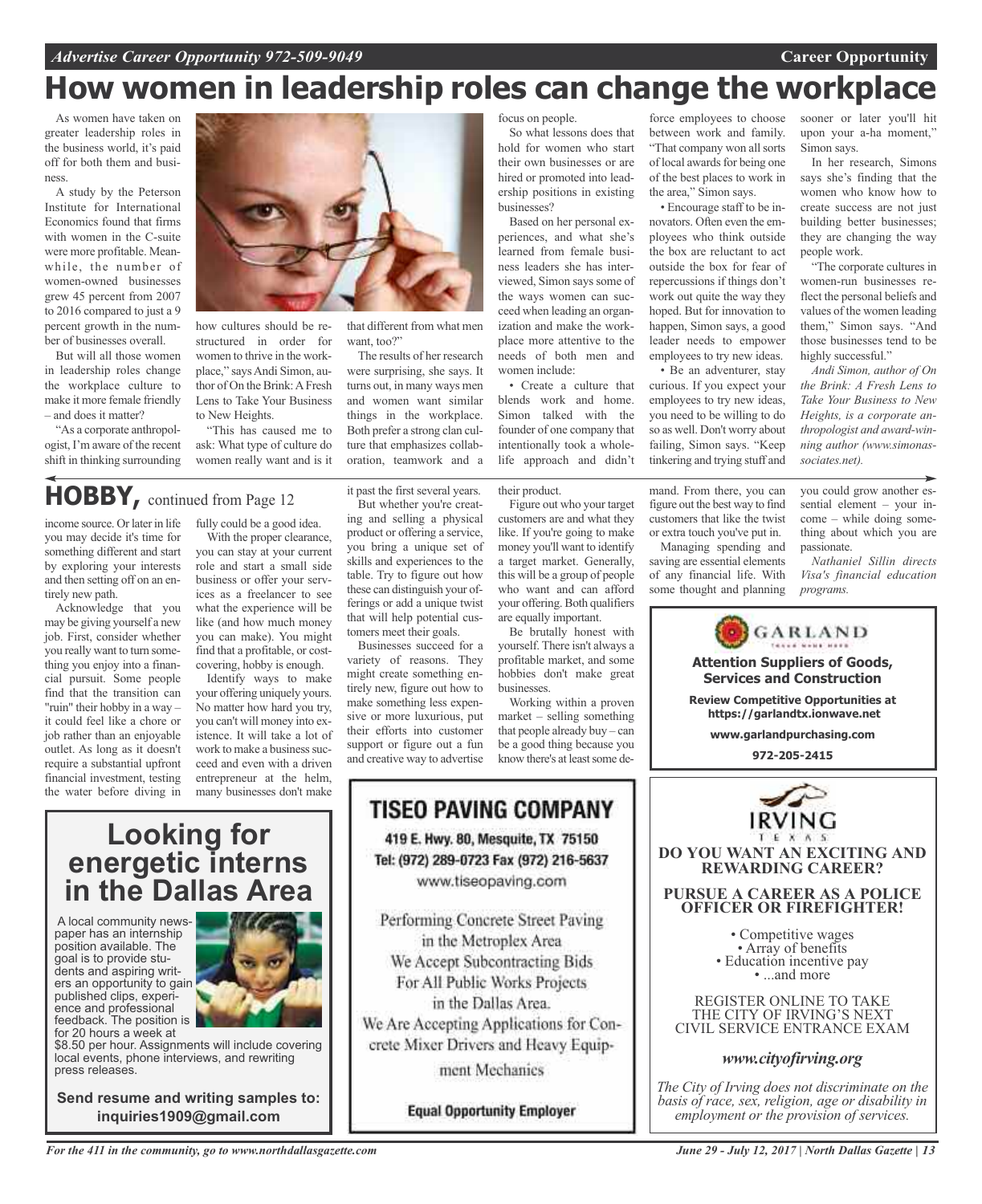### **BETHEL BIBLE FELLOWSHIP, CARROLLTON (A PLACE TO BELONG)**

*NOTICE: Pastor Woodson serves the community by providing "Professional Therapy and Counseling Services" on a "Sliding Fee" scale. To schedule an appointment call the Pastoral Counseling Center at 972-526-4525 or email the church at www.bethelbiblefelloswhip.org*

*Discover Hope and Help for daily living; and, you don't have to be a member to come. The Connect-2- Reflect (C2R) meetings are held in comfortable and relaxed homes, one in Carrollton and one in Plano, refreshments are served. Call the church for details.*

#### **July 2, 9:45 a.m.**

You're invited to our Sunday "Prayer and Meditation" at 9:45 am. You will be blessed and inspired. You don't want to miss this!

#### **July 5, 7 p.m.**

Join us in Wednesday's Prayer and Bible Study Class with Pastor Brenda Patterson, Senior Pastor Woodson, Pastor Larry Gardner and others teaching a series on "Design for Discipleship and Understanding the Bible, Book 7, and Chapter 5." Spiritual maturity is God's desire for you. It's Time to Grow; Ephesians 4:12 & 13.

Dr. Terrance Woodson, Senior Pastor 1944 E. Hebron Parkway Carrollton, TX 75007 972-492-4300 www.bethelbiblefelloswhip.org

### **FELLOWSHIP CHRISTIAN CENTER CHURCH IN ALLEN "THE SHIP"**

Follow us on Social Media (Facebook, Twitter,YouTube and Vimeo).

#### **July 2, 8 a.m.**

Join us in our Sunday Morning Services as we praise and worship God in the Joycie Turner Fellowship Hall; followed by our Sunday Worship Services; and bring someone with you, you will be blessed.

### **July 5, 7 p.m.**

Join us in our Wednesday's 12 Noon-Day Live, Prayer and Bible Study and/or our Wednesday Night Live, Prayer and Bible Study at 7 p.m. to learn more about God's Word. Be encouraged by God's plan for your maturity and His glory; and most of all; be prepared to grow.

#### **June 12 until August 20**

This is a 70 Day Challenge in seven stages of development by praying daily; reading the book of the quarter, "Chase the Lion" by Mark Batterson; preparing a household budget for the summer; exercising at least three days a week; a Spiritual Workout on a Sunday, Wednesday or Saturday; Tithing the Bible Way; and learning how to forgive. Call the church for details.

Dr. W. L. Stafford, Sr.,Ed. D. Senior Pastor 1609 14th Street Plano, TX 75074 972-379-3287 www.theship3c.org INSPIRING BODY OF CHRIST CHURCH, Let's Go Fishing! MATTHEW 4:19

### **June 30, 2017**

All men are invited to Men's Ministry meeting each Friday night at 7 p.m., (IBOC promotes proactive male leadership.)

glory; and don't forget to comeback at 7 p.m. for our

**July 5, 7 p.m.** You're invited to our Wednesday's Bible Study class; you will learn what God has to say to us. Come to be encouraged by God's plan for your spiritual growth and His glory.

Pastor Sam Fenceroy Senior Pastor and Pastor Gloria Fenceroy 300 Chisholm Place Plano, TX 75075 972-633-5511 www.mocop.org

 $\overline{\phantom{a}}$  , and the set of the set of the set of the set of the set of the set of the set of the set of the set of the set of the set of the set of the set of the set of the set of the set of the set of the set of the s

**SHILOH MBC IN PLANO (WHERE COMMUNITY BECOMES FAMILY)**

Come and connect to God through Shiloh; grow in Christ through the study of God's Word; and Serve God

is waiting for you...

Brazilian Church.

**July 2, 10 a.m.** You're invited this Sunday as we praise, worship, honor and magnify God's Holy name.

### **July 3, 7 p.m.**

Join us in Monday School as we grow in God's Word; learn what God has to say to us.

Pastor Rickie Rush 7701 S Westmoreland Road Dallas, TX 75237 972-372-4262 www.Ibocchurch.org

### **MT. OLIVE CHURCH OF PLANO (MOCOP) (Uniting the Body of Christ Among Nations)**

 $\overline{\phantom{a}}$  , and the set of the set of the set of the set of the set of the set of the set of the set of the set of the set of the set of the set of the set of the set of the set of the set of the set of the set of the s

**July 2, 10 a.m.** Join us for Worship Service as we praise and worship God for His Honor and His

### MT. OLIVE CHURCH OF PLANO 300 Chishoim Pl. Plano, TX 75075 972-633-5511 Answers you need, Hope for today

· Sunday School for all ages 8:30 am  $9-30$  am · Sunday Morning Prayer  $10:00$  am · Sunday Service · Wednesday Night Service 7:00 pm Pastor Sam Fenceroy Pastor Gloria Fencerov www.mocop.org Radio Programs "Truth Mode Simple" "Vision & Truth Live" all Pa I Pastor Sam<br>ry Sun. 9:00pm-10:00pm<br>RD 103.7 FM THE WORD  $5.25<sub>cm</sub>$ 5:30pm KODN 1040 AF

through service to each other and to the world. John 12:26.

### **July 2, 8 a.m.**

Join us for Worship Services and fellowship as we give God all glory, honor and praise.

#### **July 5, 7 p.m.**

You're invited to our Wednesday's Bible Study to learn more about God's Word. Come and be encouraged by God's plan for your maturity and growth; it's all for His glory and His honor. We are, "Growing in Christ through the study of His Word."

**July 9, 8 a.m. & 11 a.m.** Join us for our annual Friends & Family Day; you will enjoy the fellowship, fun and food during the 8 a.m. and in the 11 a.m. Worship Services.

Our church ministries offer opportunities for motivation and growth; join us and see. Be blessed of the Lord.

Dr. Isaiah Joshua, Jr. Senior Pastor 920 E. 14th Street Plano, TX 75074 972-423-6695 www.smbcplano.org

**IRS Problems?** 



### www.**IRSsafe**.com

NDG now has a "Special Advertising Package"for churches and non-profit organizations that need to let the community know about your Special Event.

### Opportunity You Can Measure...

### **Church Events**

- Church Anniversary
- Pastor's Anniversary
- Women's Day
- Men's Day

### **Non-Profit Org. Events**

- Fundraisers
- (Concerts)
- Special Events
- (Personal or Community)

### Special Rate \$199

(Black & White, per insertion) Ad size - 4.905"x 6"(Quarter Page, B&W) (NOTE: Color Ad \$75 extra per inserion) Production disclaimer - NDG ad meake-ready is not included in promotion. Layout/production of "copy ready"ad will be a nominal extra cost. E-mail ad copy to: Marketing@NorthDallasGazette.com or call our Marketing Department today! 972-509-9049



#### *For the 411 in the community, go to www.northdallasgazette.com*

### **Church Happenings www.NorthDallasGazette.com**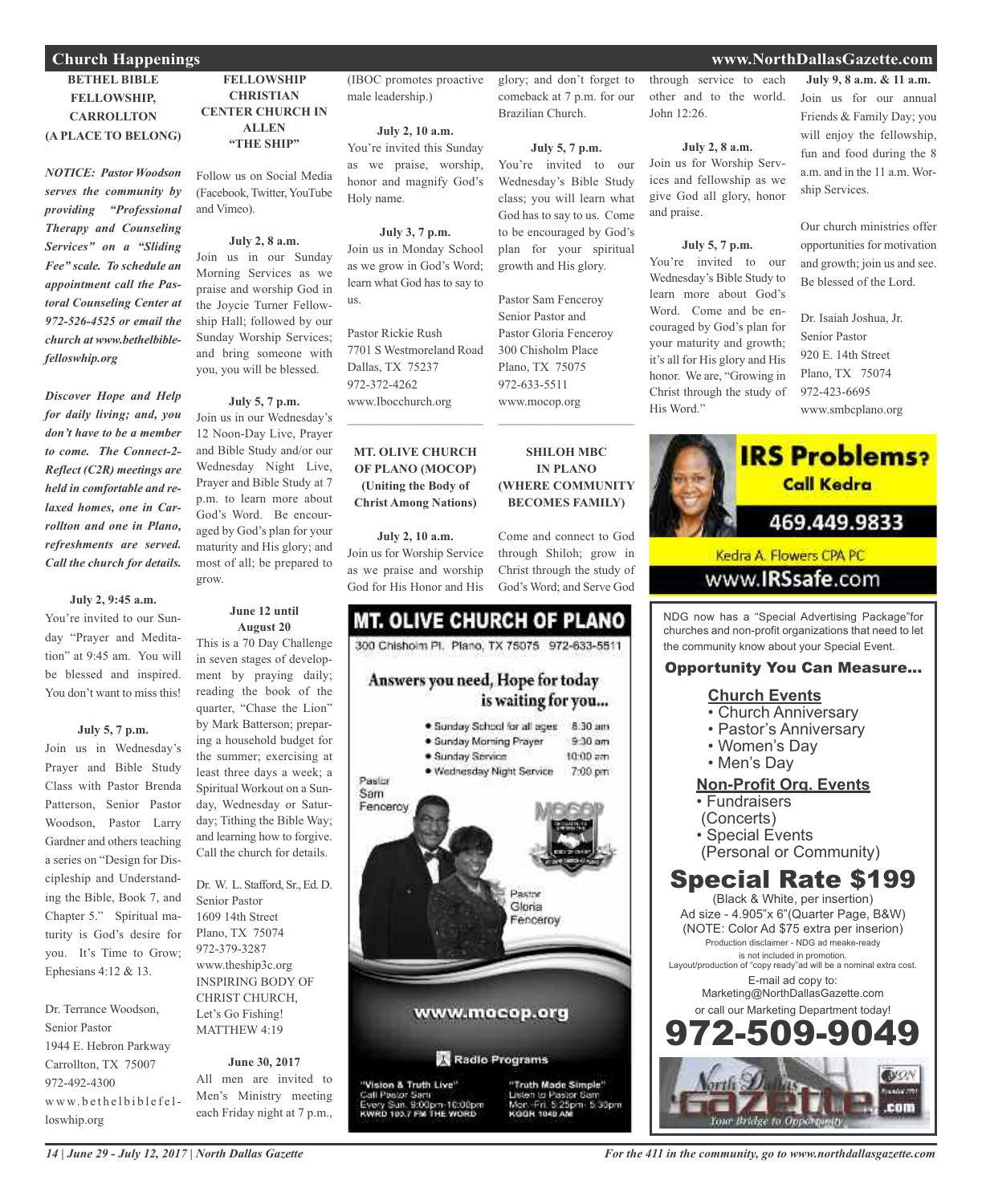## Sister amlay

*Send email to: businessoffice@ northdallasgazette.com to sign up for Sister Tarpley's weekly electronic newsletter.*

Here I am! I stand at the door and knock. If anyone hears My voice and opens

the door, I will come in and eat with him, and he with Me. Revelation 3:20

2017 Graduates this is something to ponder. A friend of mine tells the story of an encounter he had with a very important government official - the head of state for a country.

In the course of some meetings with my friend, the official came up to him and said, "I perceive that there is a difference between you and me.

Is it because I come from a different denomination?" My friend began to explain

why there was a difference. "If you were to come to my home, I would invite you in as an honored guest. As my guest, you would enjoy everything I had in my home.

However, you would still be a guest. You would not have the keys to the home, and your authority in that home would be merely as a guest.

But, if I said to you that I am turning over my home to you and you now have the keys to my home, I would be your servant."

My friend continued, "This is the difference between you and me. You have merely invited Jesus into your home as a guest. I have given Jesus the keys to my home [heart] and I am His servant."

"How can I do this too?" The man replied. "All you have to do is invite Him in as the new owner."

The man did this and is now allowing Jesus to rule

*C his new career on June 21st. hurch Happenings is a weekly calendar of religious servicesproduced by the North Dallas Gazette. To make additions or corrections to the calendar, contact: religion@northdallasgazette.com*



*For the 411 in the community, go to www.northdallasgazette.com*

his life.

Is Jesus a guest in your home or a ruler? So often

and reign in every detail of many of us enter a relationship with God that brings us salvation. This is the gospel of salvation.



**Giving Jesus the key**

*Michael Antonio Brumfield, graduate of Iowa State University with a Bachelor of Science in Computer Engineering. His parents are Michael and Yvonne Brumfield.*

*His grandparents are Gloria Brumfield; and Manuel & Maria Gabriel. Michael and four team members were the first All Ethnic Group for the Engineering Senior Design Program at Iowa State University.*

*They were the first to make a software program for a client that allows a nursing mother to measure the volume of milk her baby drinks through an app on her phone using light.*

*They were very pleased to not only be a part of a history making moment for the University, but to also come in 4th place with the creation of their app.*

*Michael is featured in General Mills Technology Intern Video for this year's new recruits. https://youtu.be/iQZFw37s6nM.*

*Michael has accepted a position with General Mills; after working as an intern as a Software Developer last summer; he started*



reflect on the past with **Historical Perspectives from Sister Tarpley** Hear what it was like growing up in <sup>a</sup> very different Dallas when Booker T. Washington was <sup>a</sup> black school. Sister Tarpley graduated frm there and went on to college and later became <sup>a</sup> city councilmember in Carrollton.

**Look for NDGTV at NorthDallasGazette.com**



But what God really desires for us is to experience the gospel of the Kingdom. He wants us to experience

His power and presence every day of our lives and to see His hand at work in us. This only happens when

we give Him the key to our life; He must be more than an honored guest.

Where are you today? Has your life with God been more like an honored-guest relationship, or does He have the key to your life?